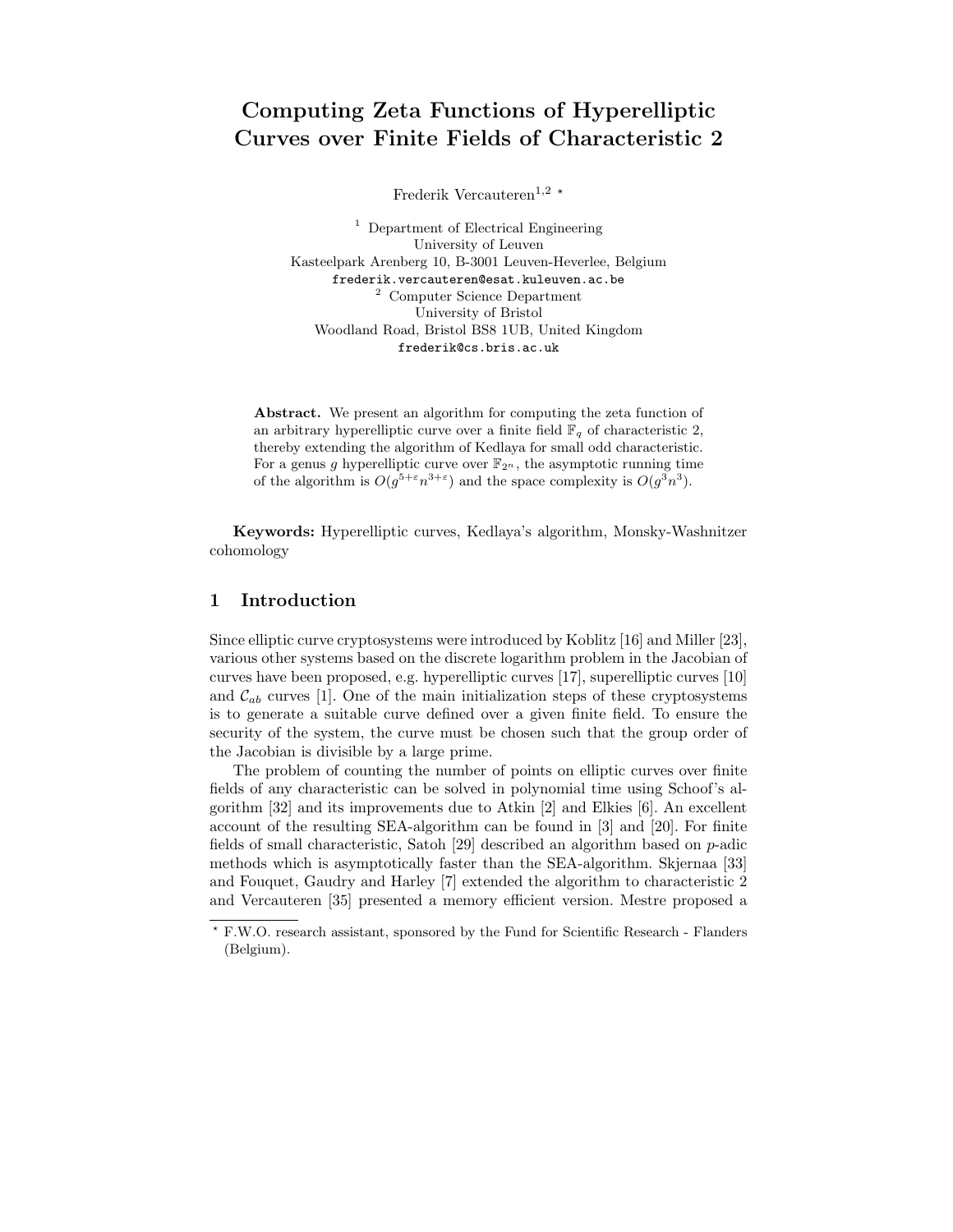variant of Satoh's algorithm based on the Arithmetic-Geometric Mean, which has the same asymptotic behavior as [35], but is faster by some constant. Satoh, Skjernaa and Taguchi [30] described an algorithm which has a better complexity than all previous algorithms, but requires some precomputations.

The equivalent problem for higher genus curves seems to be much more difficult. Pila [28] described a theoretical generalization of Schoof's approach, but the algorithm is not practical, not even for genus 2 as shown by Gaudry and Harley [12]. An extension of Satoh's method to higher genus curves needs the Serre-Tate canonical lift of the Jacobian of the curve, which need not be a Jacobian itself and thus is difficult to compute with. The AGM method does generalize to hyperelliptic curves, but currently only the genus 2 case is practical.

Recently Kedlaya [14] described a p-adic algorithm to compute the zeta function of hyperelliptic curves over finite fields of small odd characteristic, using the theory of Monsky-Washnitzer cohomology. The running time of the algorithm is  $O(g^{4+\epsilon} \log^{3+\epsilon} q)$  for a hyperelliptic curve of genus g over  $\mathbb{F}_q$ . The algorithm readily generalizes to superelliptic curves as shown by Gaudry and Gurel [11].

A related approach by Lauder and Wan [18] is based on Dwork's proof of the rationality of the zeta function and leads to a polynomial time algorithm for computing the zeta function of an arbitrary variety over a finite field. Note that Wan [36] suggested the use of  $p$ -adic methods, including the method of Dwork and Monsky, already several years ago. Despite the polynomial complexity of the Lauder and Wan algorithm, it is not practical for cryptographical sizes. Using Dwork cohomology, Lauder and Wan [19] adapted their original algorithm for the special case of Artin-Schreier curves, resulting in an  $O(g^{5+\epsilon} \log^{3+\epsilon} q)$  time algorithm. Denef and Vercauteren [4] described an extension of Kedlaya's algorithm for Artin-Schreier curves in characteristic 2 which has the same running time  $O(g^{5+\varepsilon} \log^{3+\varepsilon} q)$ .

In this paper we describe an extension of Kedlaya's algorithm to compute the zeta function of an *arbitrary* hyperelliptic curve  $C$  defined over a finite field  $\mathbb{F}_q$  of characteristic 2. The resulting algorithm has running time  $O(g^{5+\varepsilon} \log^{3+\varepsilon} q)$ and needs  $O(g^3 \log^3 q)$  storage space for a genus g curve. Furthermore, a first implementation of this algorithm in the C programming language shows that cryptographical sizes are now feasible for any genus  $q$ . For instance, computing the order of a 160-bit Jacobian of a hyperelliptic curve of genus 2, 3 or 4 takes less than 100 seconds. The theoretical version of this paper, co-authored by Jan Denef [5], provides a detailed description of the underlying mathematics of the algorithm and contains several proofs which we have omitted from the current article.

The remainder of the paper is organized as follows: after recalling some basics about curves and zeta functions in Section 2, we give a brief overview of the formalism of Monsky-Washnitzer cohomology in Section 3. In Section 4 we study the cohomology of hyperelliptic curves over finite fields of characteristic 2 and in Section 5 we present a ready to implement description of the resulting algorithm. We conclude in Section 6 with some numerical examples obtained by an implementation of our algorithm in the C programming language.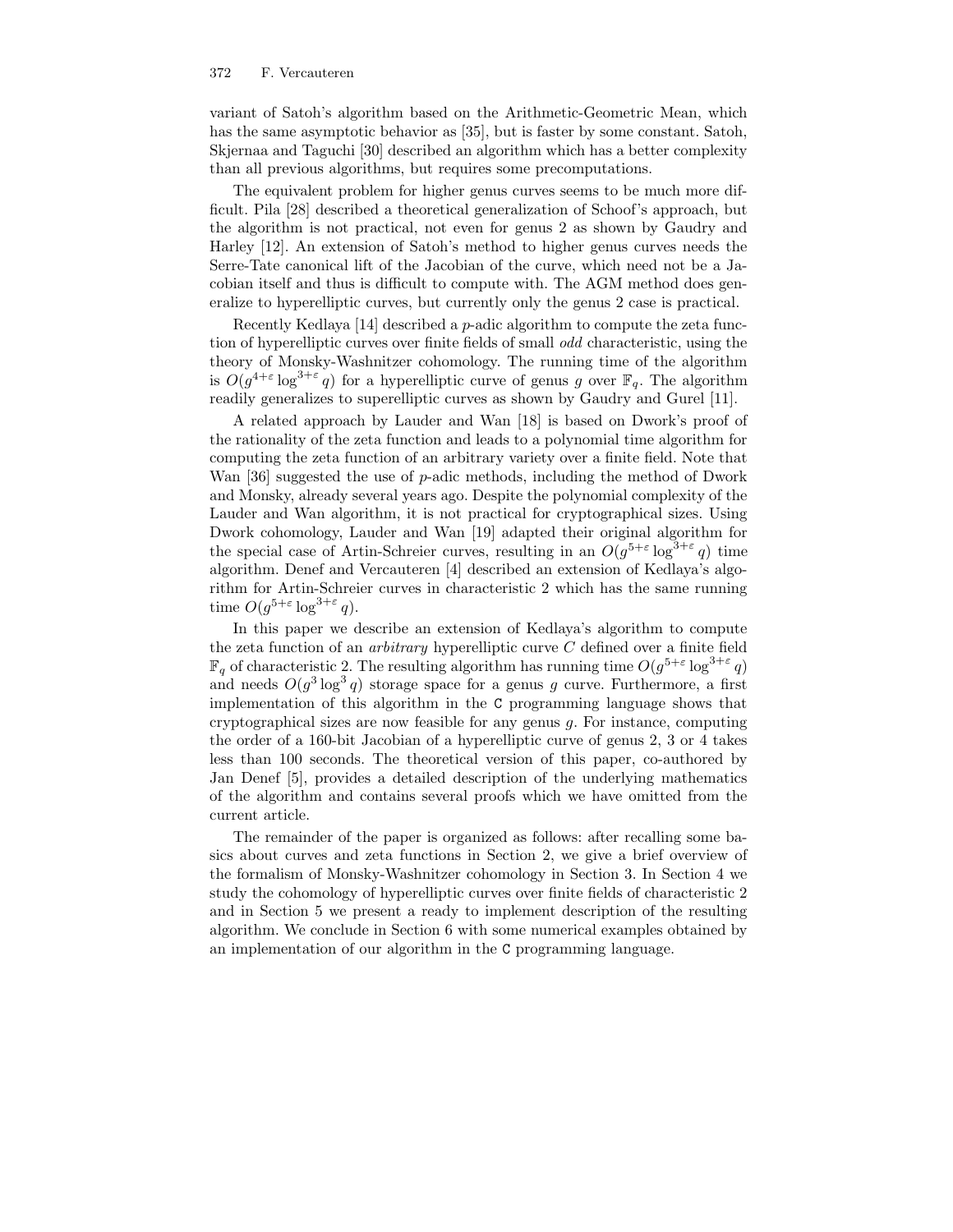# 2 Hyperelliptic Curves, Zeta Functions and  $p$ -adics

In this section we briefly recall the definition of a hyperelliptic curve, the main properties of its zeta function and some basic facts about p-adic numbers. More details can be found in the elementary books by Fulton [9], Lorenzini [21] and Koblitz [15] or in the standard reference by Hartshorne [13].

## 2.1 Hyperelliptic Curves

Let  $\mathbb{F}_q$  be a finite field with  $q = p^n$  elements and fix an algebraic closure  $\overline{\mathbb{F}}_q$ of  $\mathbb{F}_q$ . For  $k \in \mathbb{N}_0$ , let  $\mathbb{F}_{q^k}$  be the unique subfield of  $\overline{\mathbb{F}}_q$  of order  $q^k$ . An affine hyperelliptic curve C of genus q is a plane curve defined by an equation of the form

$$
C: y^2 + \overline{h}(x)y = \overline{f}(x), \qquad (1)
$$

where  $\overline{f}(x) \in \mathbb{F}_q[x]$  is a monic polynomial of degree  $2g + 1$  and  $\overline{h}(x) \in \mathbb{F}_q[x]$  is a polynomial of degree at most g. Furthermore, the curve should be non-singular, i.e. there is no point in  $C(\overline{\mathbb{F}}_q)$  such that both partial derivatives

$$
2y + \overline{h}(x)
$$
 and  $\overline{h}'(x)y - \overline{f}'(x)$ ,

simultaneously vanish. Note that for  $g = 1$  we recover the definition of an elliptic curve and that for  $g > 1$  the hyperelliptic curve C is singular at the point at infinity. However, there always exists a unique smooth projective curve  $C$ birational to C. Since the degree of  $\overline{f}(x)$  is odd, C has a unique place of degree 1 (i.e. a point) at infinity. Note that there exists an involution  $\imath$  on  $\ddot{C}$  which sends the point  $(x, y)$  to the point  $(x, -y - \overline{h}(x))$ .

Let  $C(\mathbb{F}_{q^k})$  denote the set of points on C with coordinates in  $\mathbb{F}_{q^k}$ . If C is an elliptic curve, one can define an additive abelian group law on the set  $C(\mathbb{F}_{q^k})$  by the chord-tangent method. For a hyperelliptic curve with  $q > 1$  this is no longer possible; instead one computes in the group of points on the Jacobian  $J_{\tilde{C}}(\mathbb{F}_{q^k})$ of the curve.

A divisor D on a curve  $\tilde{C}$  is a finite formal sum of points

$$
D=\sum_{P\in \widetilde{C}(\overline{\mathbb{F}}_q)}n_P P\,,
$$

where  $n_P \in \mathbb{Z}$ . The degree of D is defined as  $\sum_{n_P} n_P$ . A divisor is called  $\mathbb{F}_{q^k}$ rational if it is stable under the action of the  $q^k$ -th power Frobenius endomorphism  $F_k : \overline{\mathbb{F}}_q \to \overline{\mathbb{F}}_q : x \mapsto x^{q^k}$ . Every function on the curve gives rise to a so called principal divisor, i.e. the degree zero divisor consisting of the formal sum of the poles and zeros of the function. The Jacobian  $J_{\tilde{C}}(\mathbb{F}_{q^k})$  is then defined as the group of  $\mathbb{F}_{q^k}$ -rational divisors of degree zero modulo principal divisors. This is a finite abelian group and forms the basis of the cryptographic schemes based on hyperelliptic curves. In this article we give an efficient algorithm for computing the group order of  $J_{\widetilde{C}}(\mathbb{F}_{q^k})$  for  $k \in \mathbb{N}_0$  and  $\mathbb{F}_q$  a finite field of characteristic 2.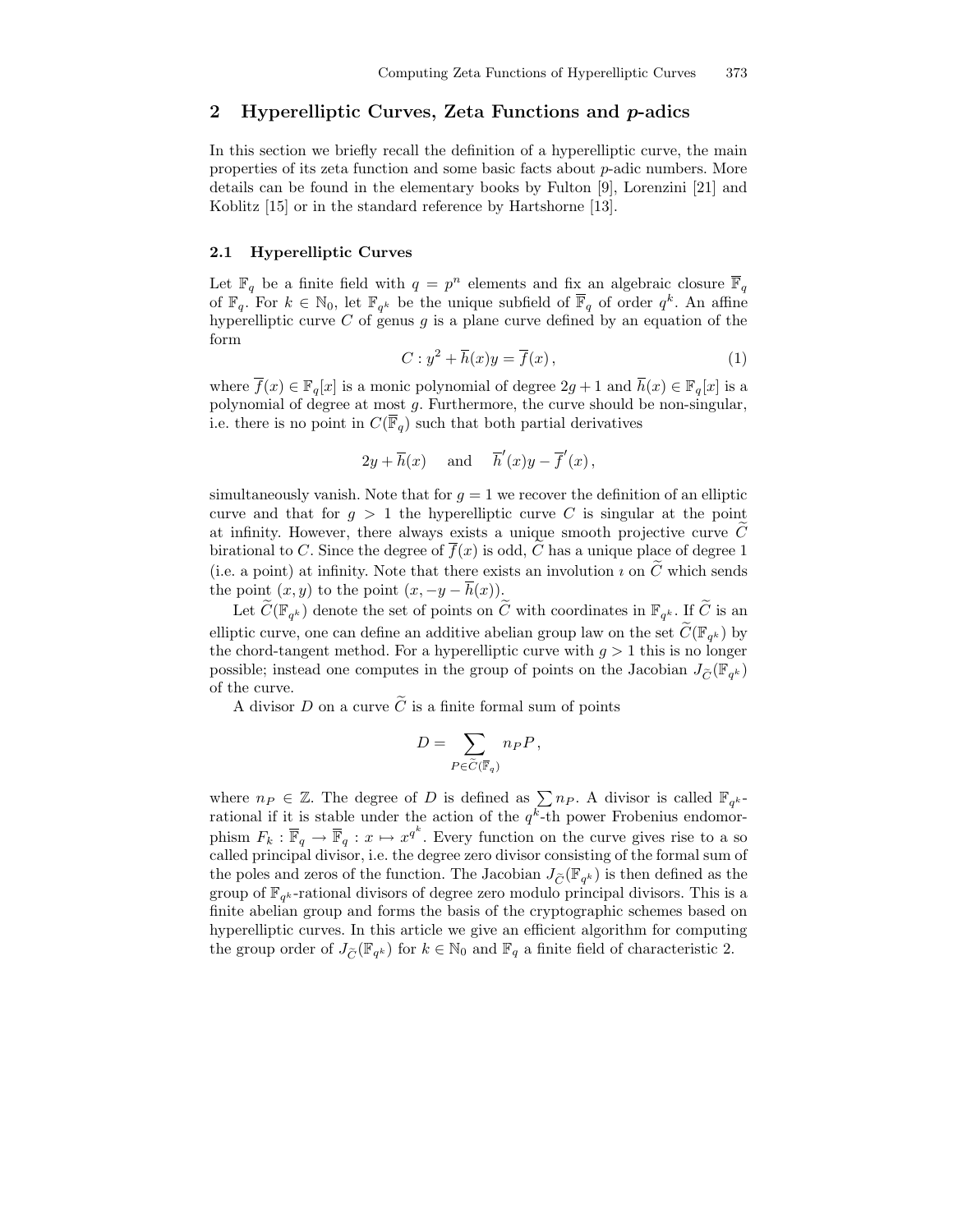## 2.2 Zeta-Functions

Let  $N_k$  denote the number of  $\mathbb{F}_{q^k}$ -rational points on C, i.e.  $N_k = \#C(\mathbb{F}_{q^k})$ . The zeta function  $Z(\tilde{C}/\mathbb{F}_q;T)$  of  $\tilde{C}$  is then defined as

$$
Z(\widetilde{C}/\mathbb{F}_q;T) := \exp\left(\sum_{k=1}^{\infty} \frac{N_k T^k}{k}\right).
$$
 (2)

Weil [37] conjectured and proved that  $Z(\widetilde{C}/\mathbb{F}_q; T)$  has many remarkable properties, which we summarize in the next theorem.

**Theorem 1 (Weil)** Let  $\tilde{C}$  be a smooth projective curve of genus q defined over a finite field  $\mathbb{F}_q$ , then

$$
Z(\widetilde{C}/\mathbb{F}_q;T) = \frac{\Psi(T)}{(1-qT)(1-T)},
$$
\n(3)

where  $\Psi(T) \in \mathbb{Z}[T]$  is a degree 2g polynomial with integer coefficients. Since  $Z(\widetilde{C}/\mathbb{F}_q;0)=1$ , we have  $\Psi(0)=1$ . Write  $\Psi(T)=\prod_{i=1}^{2g}(1-\omega_i T)$ , then  $|\omega_i|=\sqrt{q}$ for  $i = 1, \ldots, 2g$ , and we can label the  $\omega_i$  such that  $\omega_i \cdot \omega_{g+i} = q$  for  $i = 1, \ldots, g$ . Substituting the expression for  $\Psi(T)$  in equation (3) and taking the logarithm of equations  $(2)$  and  $(3)$ , it follows that

$$
N_k = \# \widetilde{C}(\mathbb{F}_{q^k}) = q^k + 1 - \sum_{i=1}^{2g} \omega_i^k.
$$
 (4)

Furthermore,  $\Psi(1) = \#J_{\widetilde{C}}(\mathbb{F}_q)$  is the group order of the Jacobian of  $\widetilde{C}$  over  $\mathbb{F}_q$ .

The above theorem shows that it is sufficient to compute the zeta function of a hyperelliptic curve  $\tilde{C}/\mathbb{F}_q$  to recover the group order of its Jacobian  $J_{\tilde{C}}(\mathbb{F}_q)$  as  $\Psi(1)$ . Let  $F: \overline{\mathbb{F}}_q \to \overline{\mathbb{F}}_q : x \mapsto x^q$  be the q-th power Frobenius automorphism, then F extends naturally to the Jacobian  $J_{\tilde{C}}(\mathbb{F}_q)$ . Denote with  $\chi(T)$  the characteristic polynomial of F on  $J_{\tilde{C}}(\mathbb{F}_q)$ , then one can prove that  $\Psi(T) = T^{2g} \chi(1/T)$ .

## 2.3 p-adic Numbers

Let  $K$  be the degree n unramified extension of  $\mathbb{Q}_p$  with valuation ring R and residue field  $\mathcal{R}/p\mathcal{R} = \mathbb{F}_q$ . The field K can be constructed as follows: let  $\overline{P}(t)$  be a monic, irreducible polynomial of degree n over  $\mathbb{F}_p$ , such that  $\mathbb{F}_q \simeq \mathbb{F}_p[t]/(\overline{P}(t)).$ Take any lift  $P(t) \in \mathbb{Z}_p[t]$  of  $\overline{P}(t)$  of degree n, then K is isomorphic with  $\mathbb{Q}_p[t]/(P(t))$ . In practice, we represent an element  $\alpha$  of  $\mathcal R$  as a polynomial  $\sum_{i=0}^{n-1} \alpha_i t^i$ , with  $\alpha_i \in \mathbb{Z}/(p^N \mathbb{Z})$ , where N is called the precision of the representation. The Galois group of  $K$  over  $\mathbb{Q}_p$  is cyclic of order n and there exists a unique generator  $\Sigma$  which reduces to the p-th power Frobenius  $\sigma : \mathbb{F}_q \to \mathbb{F}_q : x \mapsto x^p$ . This generator  $\Sigma$  is called the Frobenius substitution on K. By definition  $\Sigma$  is a  $\mathbb{Q}_p$ -linear automorphism, so we can compute  $\Sigma(\alpha)$  as  $\sum_{i=0}^{n-1} \alpha_i \Sigma(t)^i$ . Since  $P(t)$ is defined over  $\mathbb{Z}_p$ , it follows that  $P(\Sigma(t)) = 0$ , which implies that  $\Sigma(t)$  can be computed by the Newton iteration  $Y \to Y - P(Y)/P'(Y)$  initialized with  $t^p$ . Note that  $\Sigma$  is not a simple powering like  $\sigma$ .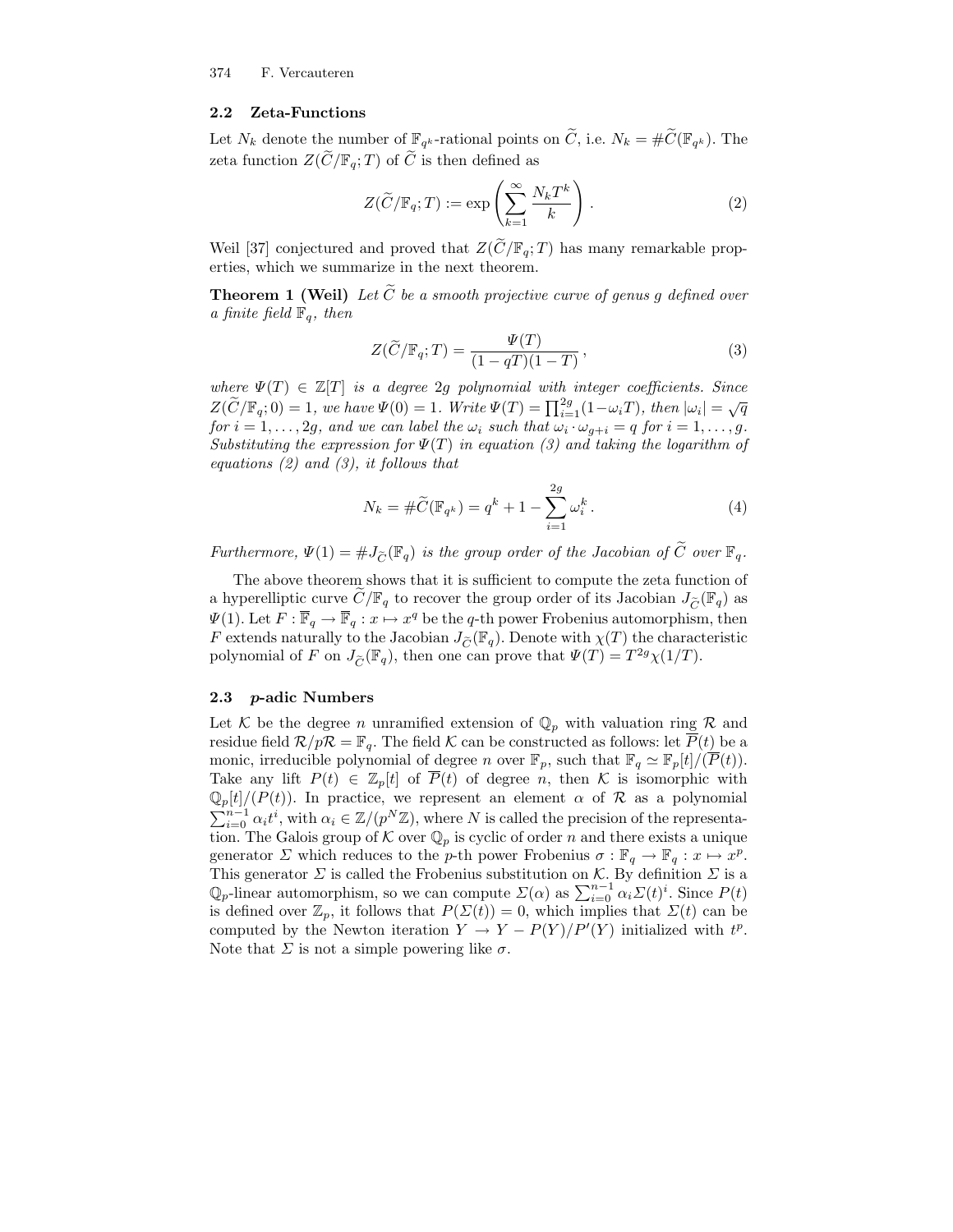## 3 Monsky-Washnitzer Cohomology

We specialize the formalism of Monsky-Washnitzer cohomology to smooth affine plane curves. The more general case of a smooth affine variety can be found in the seminal papers by Monsky and Washnitzer [27, 24, 26], the lectures by Monsky [25] and the survey by van der Put [34].

Let C be a smooth affine plane curve over a finite field  $\mathbb{F}_q$  with  $q = p^n$  and let K be a degree *n* unramified extension of  $\mathbb{Q}_p$  with valuation ring R, such that  $\mathcal{R}/p\mathcal{R} = \mathbb{F}_q$ . The aim of Monsky-Washnitzer cohomology is to express the zeta function of the curve C in terms of a Frobenius operator  $\mathcal F$  acting on p-adic cohomology groups  $H^{i}(C/\mathcal{K})$  associated to C. Although "p-adic cohomology groups" sounds very complicated, these groups are simply finite dimensional K-vectorspaces. Furthermore, the Frobenius operator  $\mathcal F$  acts linearly on these vectorspaces which implies that  $\mathcal F$  can be represented as a matrix over  $\mathcal K$ . For smooth affine plane curves the only non-trivial cohomology groups are  $H^0(C/K)$ and  $H^1(C/K)$ . Let  $M_{\mathcal{F}}$  be the matrix through which the Frobenius operator  $\mathcal F$ acts on  $H^1(C/K)$ . The crux of the whole construction is that the characteristic polynomial of  $M_{\mathcal{F}}$  is equal to  $\chi(T)$ , i.e. the characteristic polynomial of Frobenius on C.

In the remainder of this section we will give a middlebrow overview of the construction of the cohomology group  $H^1(C/\mathcal{K})$ . Suppose that the smooth affine plane curve C is given by an equation  $\overline{g}(x, y) = 0$  and let  $A := \mathbb{F}_q[x, y]/(\overline{g}(x, y))$ be its coordinate ring. Take any lift  $g(x, y) \in \mathcal{R}[x, y]$  of  $\overline{g}(x, y)$  and let C be the curve defined by  $q(x, y) = 0$  with coordinate ring  $\mathcal{A} := \mathcal{R}[x, y]/(q(x, y))$ . To compute the zeta function of  $C$  in terms of a Frobenius operator, one needs to lift the Frobenius endomorphism F on A to the R-algebra  $A$ , but in general this is not possible. Note that in the special case of elliptic curves, Satoh [29] solves this problem by using the Serre-Tate canonical lift, which does admit a lift of the Frobenius endomorphism.

A first attempt to remedy this difficulty is to work with the  $p$ -adic completion  $\mathcal{A}^{\infty}$  of  $\mathcal{A}$ , since we can lift F to  $\mathcal{A}^{\infty}$ . But then a new problem arises since the de Rham cohomology of  $\mathcal{A}^{\infty}$ , which provides the vectorspaces we are looking for, is too big. For example, consider the affine line over  $\mathbb{F}_p$ , then  $\mathcal{A} = \mathcal{R}[x]$  and  $\mathcal{A}^{\infty}$  is the ring of power series  $\sum_{k=0}^{\infty} r_k x^k$  with  $r_i \in \mathcal{R}$  and  $\lim_{k \to \infty} r_k = 0$ . We would like to define  $H^1(A/\mathcal{K})$  as  $(\mathcal{A}^{\infty} \otimes \mathcal{K}) dx/\frac{d}{dx}(\mathcal{A}^{\infty} \otimes \mathcal{K})$ , but this turns out to be infinite dimensional. For instance, it is clear that each term in the differential form  $\sum_{n=0}^{\infty} p^n x^{p^n-1} dx$  is exact, but its sum is not since  $\sum_{n=0}^{\infty} x^{p^n}$  is not in  $\mathcal{A}^{\infty}$ . The fundamental problem is that  $\sum_{n=0}^{\infty} p^n x^{p^n-1}$  does not converge fast enough for its integral to converge as well.

Monsky and Washnitzer therefore work with a subalgebra  $\mathcal{A}^{\dagger}$  of  $\mathcal{A}^{\infty}$ , whose elements satisfy growth conditions. This *dagger ring* or *weak completion*  $A^{\dagger}$  is defined as follows: let  $\mathcal{A} = \mathcal{R}[x, y]/(g(x, y))$ , then  $A^{\dagger} := \mathcal{R}\langle x, y \rangle^{\dagger}/(g(x, y))$ , where  $\mathcal{R}\langle x,y\rangle^{\dagger}$  is the ring of overconvergent power series

$$
\left\{\sum r_{i,j}x^iy^j\in\mathcal{R}[[x,y]]\mid \exists \,\delta,\varepsilon\in\mathbb{R},\varepsilon>0,\forall (i,j):\,\operatorname{ord}_pr_{i,j}\geq\varepsilon(i+j)+\delta\right\}\,.
$$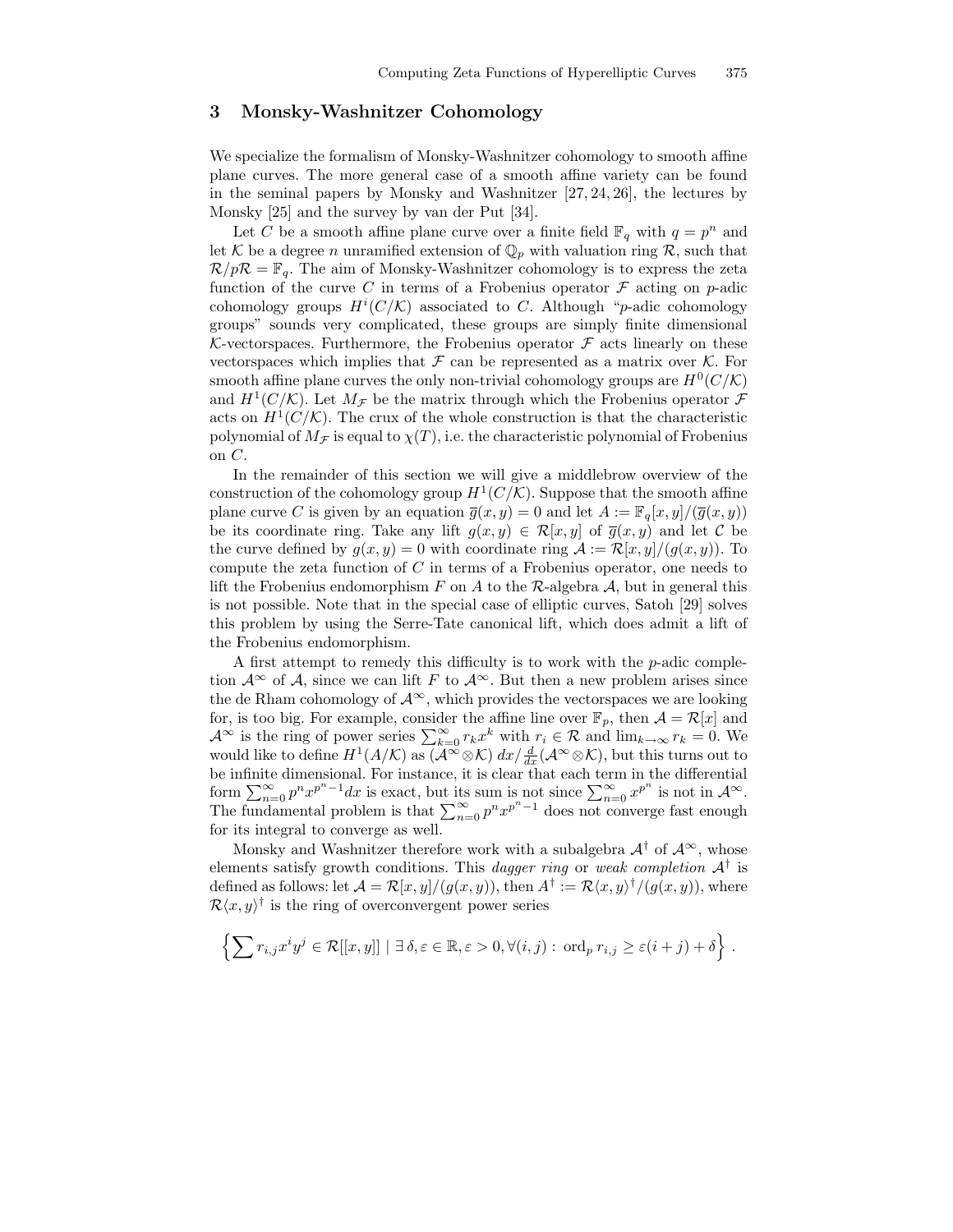The ring  $A^{\dagger}$  satisfies  $A^{\dagger}/pA^{\dagger} = A$  and depends up to R-isomorphism only on A. Furthermore, Monsky and Washnitzer show that if E is an  $\mathbb{F}_q$ -endomorphism of A, then there exists an  $\mathcal R$ -endomorphism  $\mathcal E$  of A lifting E. In particular, we can lift the Frobenius endomorphism F on A to an R-endomorphism  $\mathcal F$  on  $\mathcal A$ .

For  $A^{\dagger}$  we define the universal module  $\mathcal{D}^1(A^{\dagger})$  of differentials

$$
\mathcal{D}^1(\mathcal{A}^\dagger) := (\mathcal{A}^\dagger dx + \mathcal{A}^\dagger dy) / (\mathcal{A}^\dagger (\frac{\partial g}{\partial x} dx + \frac{\partial g}{\partial y} dy)).
$$
 (5)

Taking the total differential of the equation  $g(x, y) = 0$  gives  $\frac{\partial g}{\partial x} dx + \frac{\partial g}{\partial y} dy = 0$ , which accounts for the module  $\mathcal{A}^{\dagger}(\frac{\partial g}{\partial x} dx + \frac{\partial g}{\partial y} dy)$  in the above definition.

The first cohomology group is then defined as  $H^{i}(A/R) := \mathcal{D}^{1}(A^{\dagger})/d(A^{\dagger})$ and  $H^1(A/K) := H^1(A/R) \otimes_R K$  finally defines the first Monsky-Washnitzer cohomology group. Elements of  $d(\mathcal{A}^{\dagger})$ , i.e. differentials of the form  $d(l(x, y))$  for  $l(x, y) \in \mathcal{A}^{\dagger}$ , are called exact. One can prove that  $H^1(A/\mathcal{K})$  is well defined and is in fact a *finite dimensional* vectorspace over  $K$ . Furthermore, for a smooth affine curve of genus g, the dimension of  $H^1(A/K)$  is  $2g + m - 1$ , where m is the number of points needed to complete the affine curve to a projective curve.

## 4 Cohomology of Hyperelliptic Curves in Characteristic 2

Let  $\mathbb{F}_q$  be a finite field with  $q = 2^n$  elements and consider the smooth affine hyperelliptic curve  $C$  of genus  $g$  defined by the equation

$$
C: y^2 + \overline{h}(x)y = \overline{f}(x),
$$

with  $h(x)$ ,  $f(x) \in \mathbb{F}_q[x]$ ,  $f(x)$  monic of degree  $2g+1$  and  $\deg h(x) \leq g$ . Write  $h(x)$  $\overline{c}\cdot \prod_{i=0}^s (x-\overline{\theta}_i)^{m_i}$  with  $\overline{\theta}_i \in \overline{\mathbb{F}}_q$ ,  $\overline{c} \in \mathbb{F}_q$  the leading coefficient of  $\overline{h}(x)$  and define  $\overline{H}(x) = \prod_{i=0}^{s} (x - \overline{\theta}_i) \in \mathbb{F}_q[x]$ . If  $h(x)$  is a constant, we set  $\overline{H}(x) = 1$ . Without loss of generality we can assume that  $\overline{H}(x) | \overline{f}(x)$ . Indeed, the isomorphism defined by  $x \mapsto x$  and  $y \mapsto y + \sum_{i=0}^{s} b_i x^i$  transforms the curve in

$$
y^{2} + h(x)y = f(x) - \sum_{i=0}^{s} b_{i}^{2} x^{2i} - h(x) \sum_{i=0}^{s} b_{i} x^{i}.
$$

The polynomial  $\overline{H}(x)$  will divide the right hand side of the above equation if and only if  $f(\overline{\theta}_j) = \sum_{i=0}^s b_i^2 \cdot \overline{\theta}_j^{2i}$  $j \text{ for } j = 0, \ldots, s$ . This is a system of linear equations in the indeterminates  $b_i^2$  and its determinant is a Vandermonde determinant. Since the  $\overline{\theta}_j$  are the zeros of a polynomial defined over  $\mathbb{F}_q$ , the system of equations is invariant under the  $q$ -th power Frobenius automorphism  $F$  and it follows that the  $b_i^2$  and therefore the  $b_i$  are elements of  $\mathbb{F}_q$ . We conclude that we can always assume that  $\overline{H}(x) | \overline{f}(x)$ .

Let  $\overline{\pi}: C(\overline{\mathbb{F}}_q) \to \mathbb{A}^1(\overline{\mathbb{F}}_q)$  be the projection on the x-axis. It is clear that  $\overline{\pi}$ ramifies at the points  $(\theta_i, 0) \in \mathbb{F}_q \times \mathbb{F}_q$  for  $i = 0, \ldots, s$  where  $H(\theta_i) = 0$ . Note that the ordinate of these points is zero, since we assumed that  $\overline{H}(x) | \overline{f}(x)$ . Let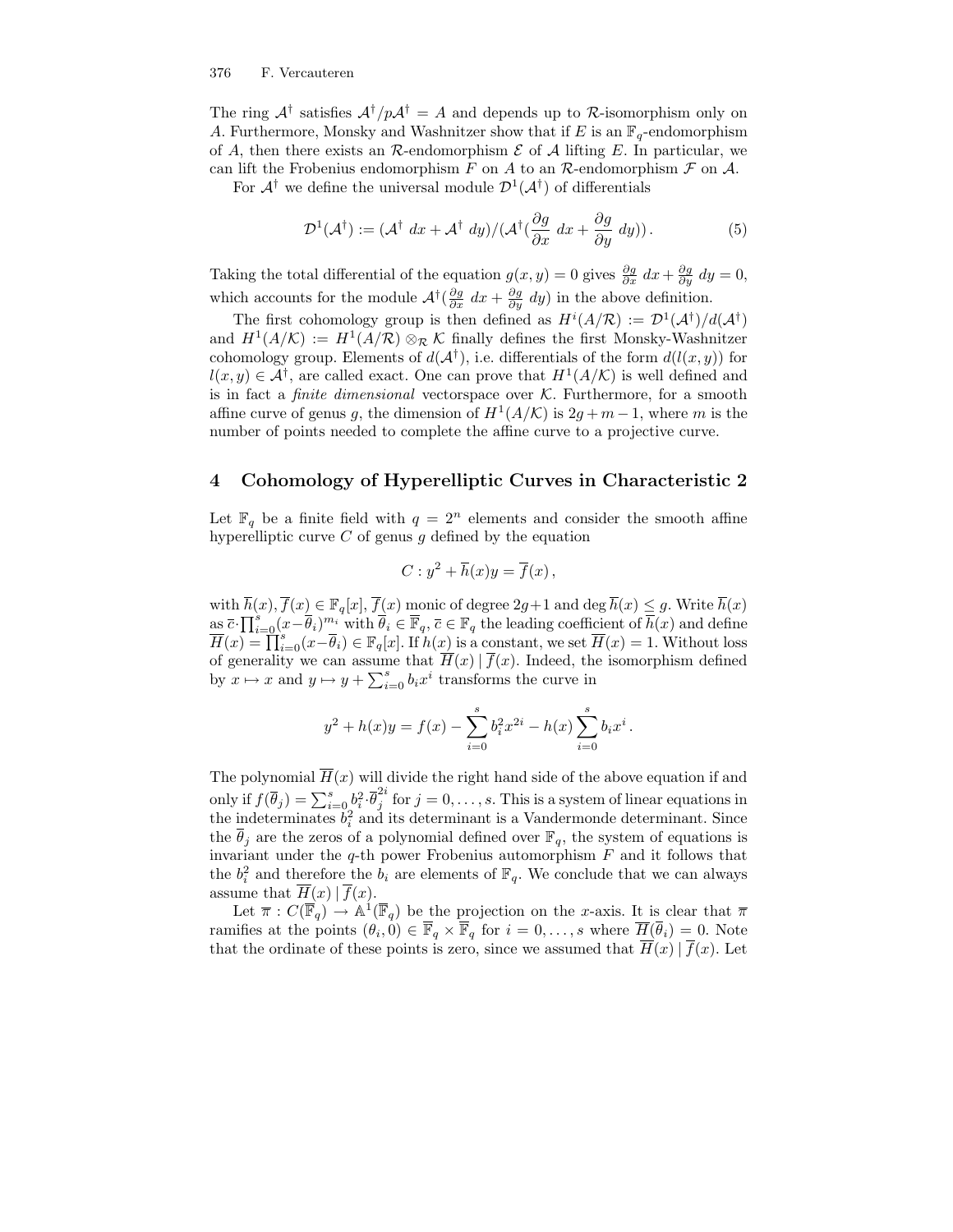$C'$  be the curve obtained from  $C$  by removing the ramification points  $(\theta_i, 0)$  for  $i = 0, \ldots, s$ . Then the coordinate ring A of C' is

$$
\mathbb{F}_q[x, y, \overline{H}(x)^{-1}]/(y^2 + \overline{h}(x)y - \overline{f}(x)).
$$

Note that it is not really necessary to work with the open subset  $C'$  instead of with  $C$  itself, but it is more efficient to do so. The coordinate ring of  $C'$ contains the inverse of  $\overline{H}(x)$  which will enable us to choose a particular lift of the Frobenius endomorphism F of A.

Let  $K$  be a degree *n* unramified extension of  $\mathbb{Q}_2$  with valuation ring  $\mathcal{R}$  and residue field  $\mathcal{R}/2\mathcal{R} = \mathbb{F}_q$ . Write  $\overline{h}(x) = \overline{c} \cdot \prod_{i=1}^r \overline{P}_i(x)$ <sup>t</sup>i, where the  $\overline{P}_i(x)$  are irreducible over  $\mathbb{F}_q$ . Let  $D = \max_i t_i$ , then  $\overline{h}(x)$  divides  $\overline{H}(x)^D$ , since we have the identity  $\overline{H}(x) = \prod_{i=0}^{r} \overline{P}_i(x)$ . Lift  $\overline{P}_i(x)$  for  $i = 0, \ldots, r$  to any monic polynomial  $P_i(x) \in \mathcal{R}[x]$  with  $P_i(x) \equiv \overline{P}_i(x) \mod 2$ . Define  $H(x) = \prod_{i=0}^r P_i(x)$  and  $h(x) =$  $c \cdot \prod_{i=0}^r P_i(x)^{t_i}$ , with c any lift of  $\overline{c}$  to R. Since  $\overline{H}(x)$  divides  $f(x)$  we can define  $Q_{\overline{f}}(x) = f(x)/H(x)$ . Let  $Q_f(x) \in \mathcal{R}[x]$  be any monic lift of  $Q_{\overline{f}}(x)$  and finally set  $f(x) = H(x) \cdot Q_f(x)$ . The result is that we have now constructed a lift C of the curve  $C$  to  $R$  defined by the equation

$$
\mathcal{C}: y^2 + h(x)y = f(x).
$$

Note that due to the careful construction of  $\mathcal C$  we have the following properties:  $H(x) | h(x), H(x) | f(x)$  and  $h(x) | H(x)^D$ . Furthermore, let  $\pi : \mathcal{C}(\overline{\mathcal{K}}) \to \mathbb{A}^1(\overline{\mathcal{K}})$ be the projection on the x-axis, then it is clear that  $\pi$  ramifies at  $(\theta_i, 0)$  for  $i = 0, \ldots, s$  where the  $\theta_i$  are the zeros of  $H(x)$ .

Let  $\mathcal{C}'$  be the curve obtained from  $\mathcal{C}$  by deleting the points  $(\theta_i, 0)$  for  $i =$  $0, \ldots, s$ , then the coordinate ring A of C' is

$$
\mathcal{R}[x, y, H(x)^{-1}]/(y^2 + h(x)y - f(x)).
$$

Let  $A^{\dagger}$  denote the weak completion of A. Using the equation of the curve, we can represent any element of  $\mathcal{A}^{\dagger}$  as a series  $\sum_{i=-\infty}^{\infty} (U_i(x) + V_i(x)y)H(x)^i$ , with the degree of  $U_i(x)$  and  $V_i(x)$  smaller that the degree of  $H(x)$  if deg  $H(x) > 0$ . If  $H(x) = 1$ , every element can be written as  $\sum_{i=0}^{\infty} (U_i + V_i y) x^i$  with  $U_i, V_i \in \mathcal{K}$ . The growth condition on the dagger ring implies that there exist real numbers  $\delta$  and  $\epsilon > 0$  such that  $\text{ord}_2(U_i(x)) \geq \epsilon \cdot |i| + \delta$  and  $\text{ord}_2(V_i(x)) \geq \epsilon \cdot |i+1| + \delta$ , where  $\text{ord}_2(W(x))$  is defined as  $\min_j \text{ord}_2(w_j)$  for  $W(x) = \sum w_j x^j \in \mathcal{K}[x]$ .

Since  $F = \sigma^n$  with  $\sigma$  the 2-nd power Frobenius, it clearly is sufficient to lift  $\sigma$  to an endomorphism  $\Sigma$  of  $\mathcal{A}^{\dagger}$ . It is natural to define  $\Sigma$  as the Frobenius substitution on  $\mathcal R$  and to extend it to  $\mathcal R[x]$  by mapping x to  $x^2$ . Using the equation of the curve we see that  $\Sigma(y)$  must satisfy

$$
(\Sigma(y))^2 + \Sigma(h(x))\Sigma(y) - \Sigma(f(x)) = 0 \text{ and } \Sigma(y) \equiv y^2 \text{ mod } 2.
$$

In practice  $\Sigma(y)$  is computed as a Laurent series  $\sum_{i=-B_L}^{B_U} (S_i(x) + T_i(x)y)H(x)^i$ if deg  $H(x) > 0$  or  $\sum_{i=0}^{B_U} (S_i + T_i y) x^i$  if  $H = 1$ , via the Newton iteration

$$
W_{k+1} = W_k - \frac{W_k^2 + \Sigma(h(x)) \cdot W_k - \Sigma(f(x))}{2 \cdot W_k + \Sigma(h(x))} \text{ mod } 2^{k+1}.
$$
 (6)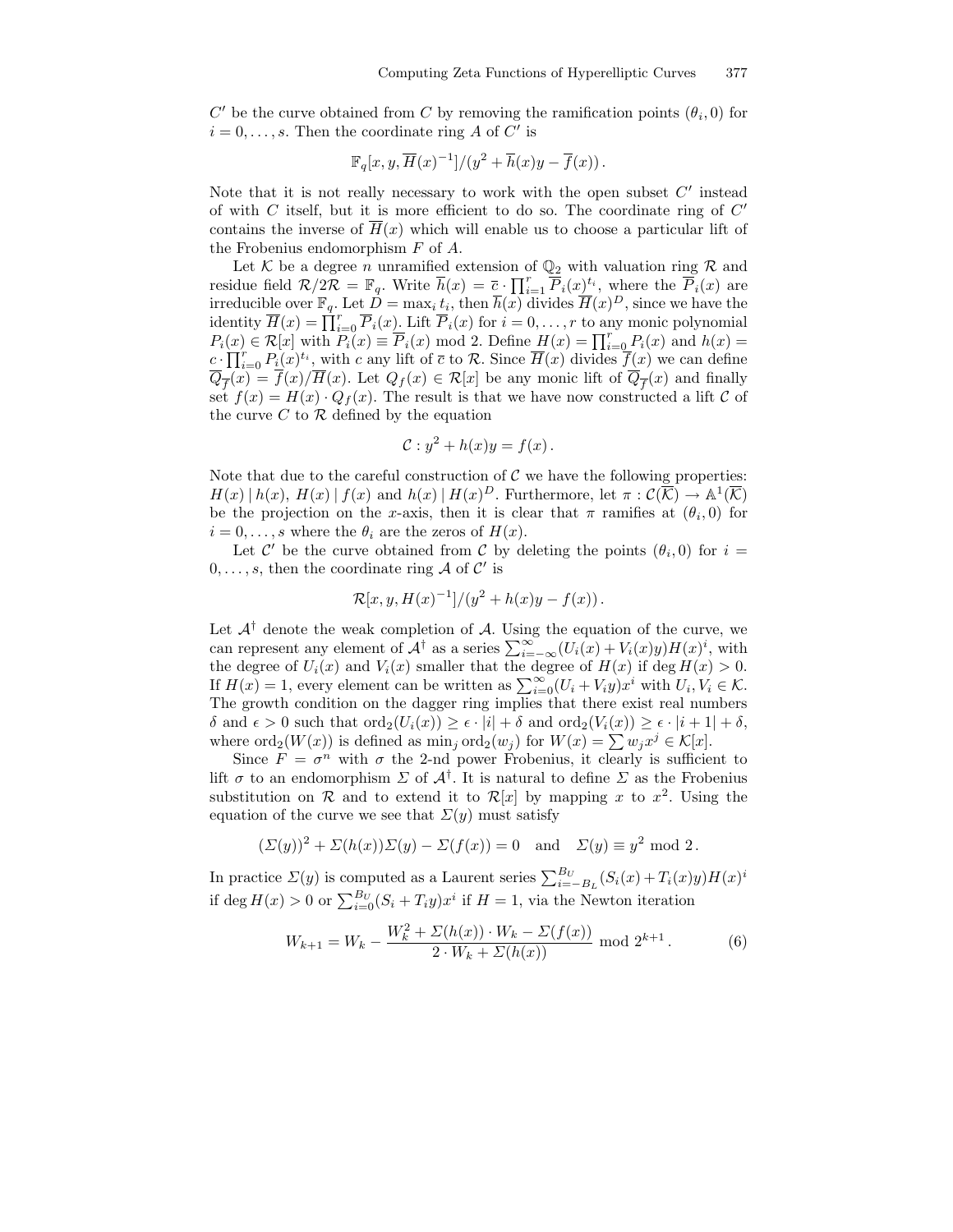Note that we have to invert  $2 \cdot W_k + \Sigma(h(x))$  in the dagger ring  $\mathcal{A}^{\dagger}$ . Since  $h(x) | H(x)^D$ , we can define  $Q_H(x) = H(x)^D/h(x)$ , which immediately leads to  $1/h(x) = Q_H(x)/H(x)^D$ . We can now compute the inverse of  $2 \cdot W_k + \Sigma(h(x))$ as

$$
\frac{Q_H(x)^2}{H(x)^{2D} \cdot \left(1 + \frac{Q_H(x)^2 (2W_k + \Sigma(h(x)) - h(x)^2)}{H(x)^{2D}}\right)}.
$$

Note that  $\Sigma(h(x)) \equiv h(x)^2 \mod 2$ , which implies that the denominator in the above formula is invertible in  $\mathcal{A}^{\dagger}$ . Here we are using the fact that  $1/H(x)$  is an element of  $\mathcal{A}^{\dagger}$ , which explains why we work with  $\mathcal{C}'$  instead of with  $\mathcal{C}$ .

 $\sum$ A detailed analysis of the Newton iteration shows that if we write  $W_k$  as  $U_k$ <br>  $U_k$ <br>  $i=-L_k(S_i(x)+T_i(x)y)H(x)^i$  for deg  $H(x) > 0$  or  $\sum_{i=0}^{U_k}(S_i+T_iy)x^i$  if  $H(x) = 1$ , with  $\text{ord}_2(S_i(x)) < k$ ,  $\text{ord}_2(T_i(x)) < k$  and  $L_k, U_k \in \mathbb{N}$ , then we get the following bounds for  $L_k$  and  $U_k$ :

$$
L_k \le 4kD \quad \text{and} \quad U_k \le 2k \left( \frac{\deg f(x) - 2 \deg h(x)}{\deg H(x)} \right) + 2 \frac{\deg h(x)}{\deg H(x)}.
$$
 (7)

In [5] we prove that the first Monsky-Washnitzer cohomology group  $H^1(A/K)$ splits into eigenspaces under the hyperelliptic involution: a positive eigenspace  $H^1(A/\mathcal{K})^+$  with basis  $x^i/H(x) dx$  for  $i = 0, \ldots, s$  and a negative eigenspace  $H^1(A/K)^-$  with basis  $x^iy\,dx$  for  $i=0,\ldots,2g-1$ . Note that the positive eigenspace corresponds to the deleted ramification points  $(\theta_i, 0)$  for  $i = 0, \ldots, s$ and that only the negative eigenspace  $H^1(A/\mathcal{K})^-$  is related to the original curve C.

The final step in the algorithm is to compute the action of the Frobenius operator  $\mathcal{F} = \Sigma^n$  on the basis of the first Monsky-Washnitzer cohomology group  $H^1(A/K)$ . However, since only  $H^1(A/K)$ <sup>-</sup> corresponds to the original curve C, it is sufficient to compute the action of  $\mathcal F$  on  $H^1(A/\mathcal{K})^-$  to recover the zeta function of  $\tilde{C}$ . Let  $M_{\mathcal{F}}$  be the matrix through which  $\mathcal{F}$  acts on  $H^1(A/K)^-$ , then we can prove [5] that the characteristic polynomial of  $M<sub>\mathcal{F}</sub>$  is precisely the characteristic polynomial  $\chi(T)$  of the Frobenius morphism on the hyperelliptic curve  $\tilde{C}$ . Let M be the matrix of  $\Sigma$  on  $H^1(A/K)^-$ , i.e.

$$
\Sigma(x^{j}y \, dx) \equiv \sum_{i=0}^{2g-1} M(i,j)x^{i}y \, dx \text{ for } j = 0, \ldots, 2g-1,
$$

then one easily verifies that  $M_{\mathcal{F}} = M \Sigma(M) \cdots \Sigma^{n-1}(M)$ .

The only remaining difficulty in computing M is the reduction of  $\Sigma(x^j y dx)$ on the basis of  $H^1(A/\mathcal{K})^-$ . Since  $\Sigma(x^jy\ dx) = \Sigma(x)^j\Sigma(y)\ d(\Sigma(x))$ , we get the following expansion  $\Sigma(x^jy\ dx) = 2x^{2j+1}\sum_{i=-\infty}^{\infty} (S_i(x) + T_i(x)y)H(x)^i\ dx$  if deg  $H(x) > 0$  and  $\Sigma(x^{j}y \, dx) = 2x^{2j+1} \sum_{i=0}^{\infty} (S_i + T_i y) x^{i} \, dx$  if  $H(x) = 1$ .

For  $i \geq 0$  we can reduce the differential form  $T_i(x)H(x)^i y dx$  (or  $T_ix^iy dx$ ) if  $H = 1$ , if we know how to reduce the form  $x^k y dx$  for  $k \in \mathbb{N}$ . Rewriting the equation of the curve as  $(2y + h(x))^2 = 4f(x) + h(x)^2$  and differentiating both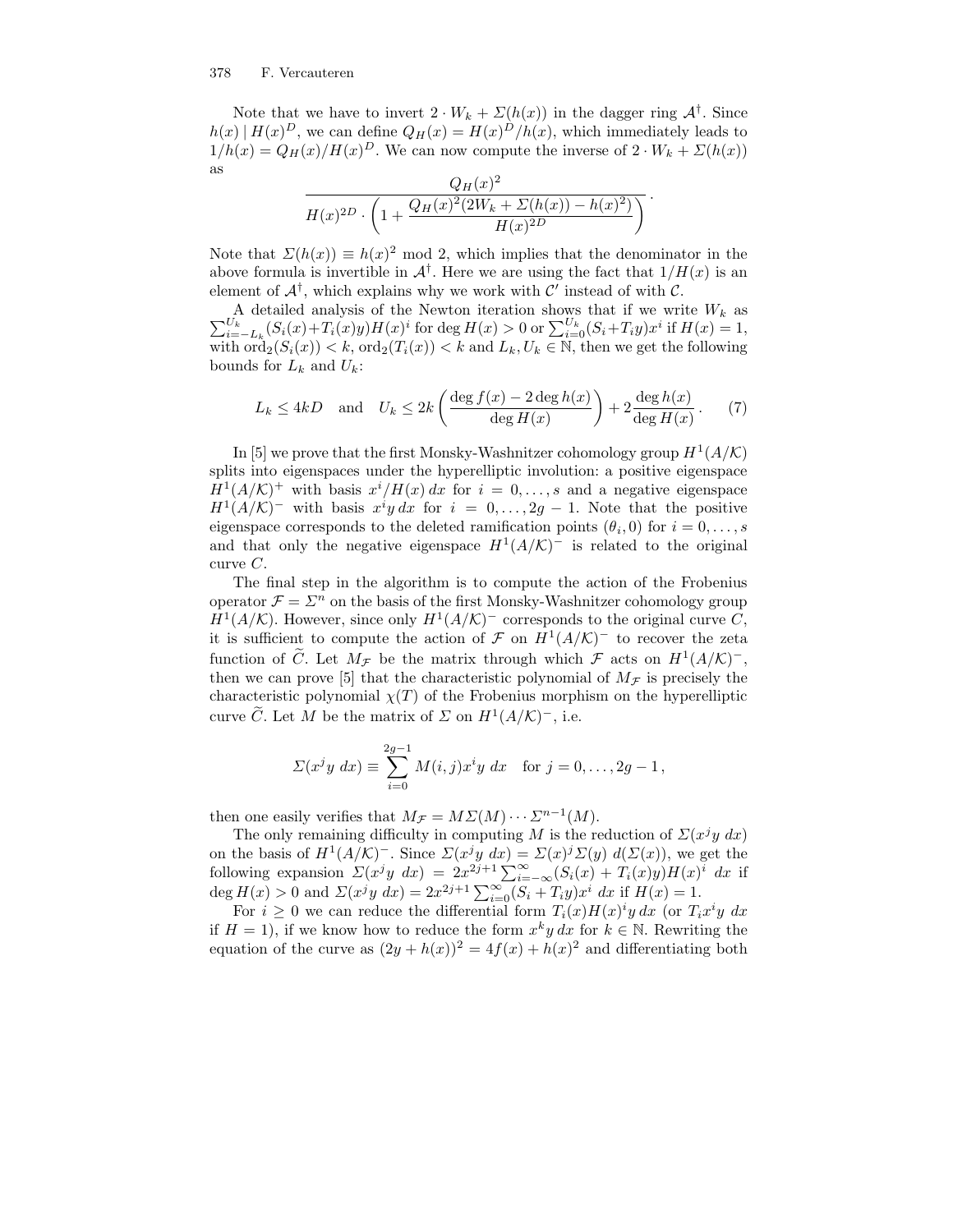sides leads to  $(2y + h(x)) d(2y + h(x)) = (2f'(x) + h(x)h'(x)) dx$ . Furthermore, for all  $l \geq 1$ , we have the following relations

$$
x^{l}(2f'(x) + h(x)h'(x))(2y + h(x)) dx = x^{l}(2y + h(x))^{2} d(2y + h(x))
$$
  

$$
\equiv -\frac{1}{3}(2y + h(x))^{3} dx^{l}
$$
  

$$
= -\frac{l}{3}x^{l-1}(4f(x) + h(x)^{2})(2y + h(x)) dx.
$$

Since  $W(x)h(x) dx$  is exact for any polynomial  $W(x) \in \mathcal{K}[x]$ , we finally obtain that

$$
\[x^{l}(2f'(x) + h(x)h'(x)) + \frac{l}{3}x^{l-1}(4f(x) + h(x)^{2})\]y dx \equiv 0.
$$

The polynomial between brackets has degree  $2g + l$  and its leading coefficient is  $2(2g + 1) + 4l/3 \neq 0$ . Note that the formula is also valid for  $l = 0$ . This means that we can reduce  $x^k y dx$  for any  $k \ge 2g$  by subtracting a suitable multiple of the above differential for  $l = k - 2g$ .

For  $i < 0$  we need an extra trick to reduce the form  $T_i(x)H(x)^iy dx$ . Recall that  $Q_f(x) = f(x)/H(x)$  and since the curve is non-singular, we conclude that  $gcd(Q_f(x), H(x)) = 1$ . Furthermore,  $H(x)$  has no repeated roots which implies  $gcd(H(x), Q_f(x)H'(x)) = 1$ . We can partially reduce  $T_k(x)/H(x)^k y dx$  where  $k = -i > 0$ , by writing  $T_k(x)$  as  $A_k(x)H(x) + B_k(x)Q_f(x)H'(x)$ , which leads to

$$
\frac{T_k(x)}{H(x)^k} y dx = \frac{A_k(x)}{H(x)^{k-1}} y dx + \frac{B_k(x)Q_f(x)H'(x)}{H(x)^k} y dx.
$$

The latter differential form can be reduced using the following congruence

$$
\frac{B_k(x)}{H(x)^k} (2f'(x) + h(x)h'(x))(2y + h(x)) dx \equiv -\frac{1}{3}(2y + h(x))^3 d\left(\frac{B_k(x)}{H(x)^k}\right).
$$

Substituting the expressions  $h(x) = Q_h(x)H(x)$  and  $f(x) = Q_f(x)H(x)$  we get

$$
\frac{B_k Q_f H'}{H^k} y \, dx \equiv \frac{B_k (k H' Q_h^2 - 6Q_f' - 3Q_h h') - B_k' (4Q_f + Q_h h')}{(6 - 4k) H^{k-1}} y \, dx + \frac{I}{H} dx,
$$

where  $I(x)/H(x) dx$  is some invariant differential. However, we can ignore all invariant differentials since we know that  $H^1(A/\mathcal{K})^-$  is stable under  $\Sigma$ .

## 5 Algorithm and Complexity

Using the formulae devised in the previous section, we describe an algorithm to compute the zeta function of a hyperelliptic curve C of genus g over  $\mathbb{F}_q$  with  $q = 2<sup>n</sup>$ . Theorem 1 implies that it is sufficient to compute the characteristic polynomial  $\chi(T)$  of Frobenius and that  $\chi(T)$  can be written as

$$
\chi(T) = \prod_{i=1}^{2g} (T - \omega_i) = T^{2g} + a_1 T^{2g-1} + \dots + a_{2g},
$$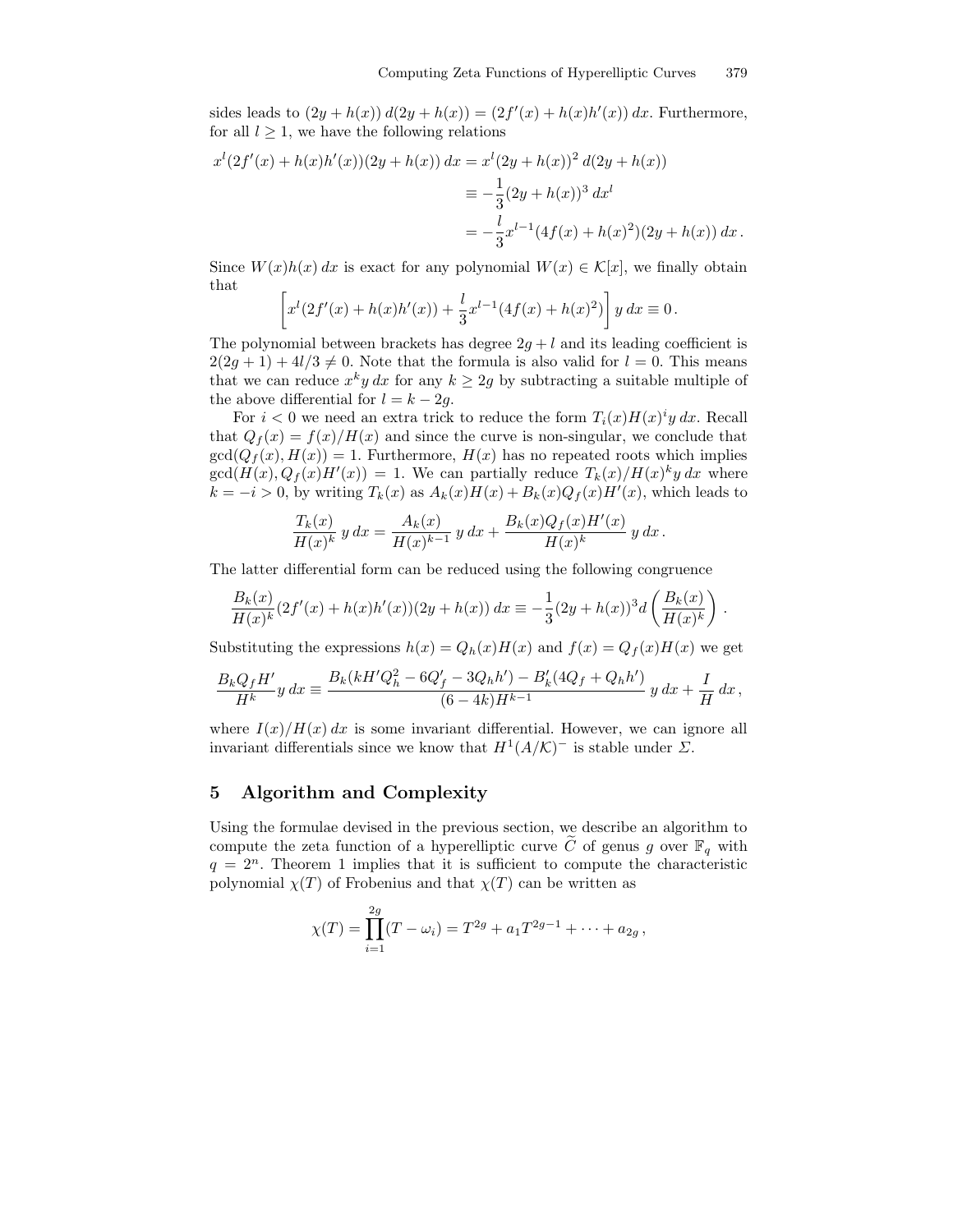Algorithm 1 (Hyperelliptic Zeta Function)

**IN:** Hyperelliptic curve C over  $\mathbb{F}_q$  given by equation  $y^2 + \overline{h}(x)y = \overline{f}(x)$ . **OUT:** The zeta function  $Z(\widetilde{C}/\mathbb{F}_q; T)$ .

1. 
$$
B = \left[ \log_2 \left( \binom{2g}{g} q^{g/2} \right) \right] + 1; N - 3 - \left[ \log_2 (2N \deg f + g) \right] \geq B;
$$
  
\n2.  $h(x), f(x), H(x), D = \text{Lift-Curve}(\overline{h}, \overline{f});$   
\n3.  $\alpha_N, \beta_N = \text{Lift-Frobenius}_N(h, f, H, D, N);$   
\n4. For  $i = 0$  To  $2g - 1$  Do  
\n4.1. Red<sub>i</sub>(x) = Reduce\_MW Cohomology  $(2x^{2i+1}\beta_N, h, f, H, N);$   
\n4.2. For  $j = 0$  To  $2g - 1$  Do  $M[j][i] = \text{Coeff}(Red_i, j);$   
\n5.  $M_{\mathcal{F}} = M \Sigma(M) \cdots \Sigma^{n-1}(M) \mod 2^N;$   
\n6.  $\chi(T) = \text{Characteristic-Pol}(M_{\mathcal{F}}) \mod 2^B;$   
\n7. For  $i = 0$  To  $g$  Do  
\n7.1. If Coeff $(\chi, 2g - i) > {2g \choose i} q^{i/2}$  Then Coeff $(\chi, 2g - i) - = 2^B;$   
\n7.2. Coeff $(\chi, i) = q^{g-i} \text{ Coeff}(\chi, 2g - i);$   
\n8. Return  $Z(\widetilde{C}/\mathbb{F}_q; T) = \frac{T^{2g}\chi(1/T)}{(1 - T)(1 - qT)}.$ 

with  $\omega_i \cdot \omega_j = q$  for  $i = 1, \ldots, g$ ,  $|\omega_i| = \sqrt{q}$  and  $a_i \in \mathbb{Z}$  for  $i = 1, \ldots, 2g$ . Since  $q^{g-i}a_i = a_{2g-i}$  for  $i = 0, \ldots, g$ , it suffices to compute  $a_1, \ldots, a_g$ . Moreover,  $a_i$  is the sum of  $\binom{2g}{i}$  products of i different zeros of the characteristic polynomial of Frobenius, so we can bound the  $a_i$  for  $i = 1, \ldots, g$  by

$$
|a_i| \le \binom{2g}{i} q^{i/2} \le \binom{2g}{g} q^{g/2} \le 2^{2g} q^{g/2}.
$$

Hence, to recover all the coefficients  $a_1, \ldots, a_{2g}$ , we need to compute an approximation of the characteristic polynomial  $\chi(T)$  modulo  $2^B$ , with

$$
B \ge \left\lceil \log_2 \left( \binom{2g}{g} q^{g/2} \right) \right\rceil + 1 \, .
$$

However, it is not sufficient to compute  $\Sigma(y)$  mod  $2^B$ , since the reduction process causes some loss of precision. In [5] we prove that for  $i \in \mathbb{Z}$  the valuation of the denominators introduced during the reduction of  $T_i(x)H(x)^iy dx$  is bounded by  $c_1 = 3 + \lfloor \log_2(-i + 1) \rfloor$  for  $i < 0$  and  $c_2 = 3 + \lfloor \log_2((i + 1) \cdot \deg H + g + 1) \rfloor$  for  $i \geq 0$ . Combining this with the rate of convergence (7) of the Newton iteration for computing  $\Sigma(y)$ , we conclude that it is sufficient to compute  $\Sigma(y)$  mod  $2^N$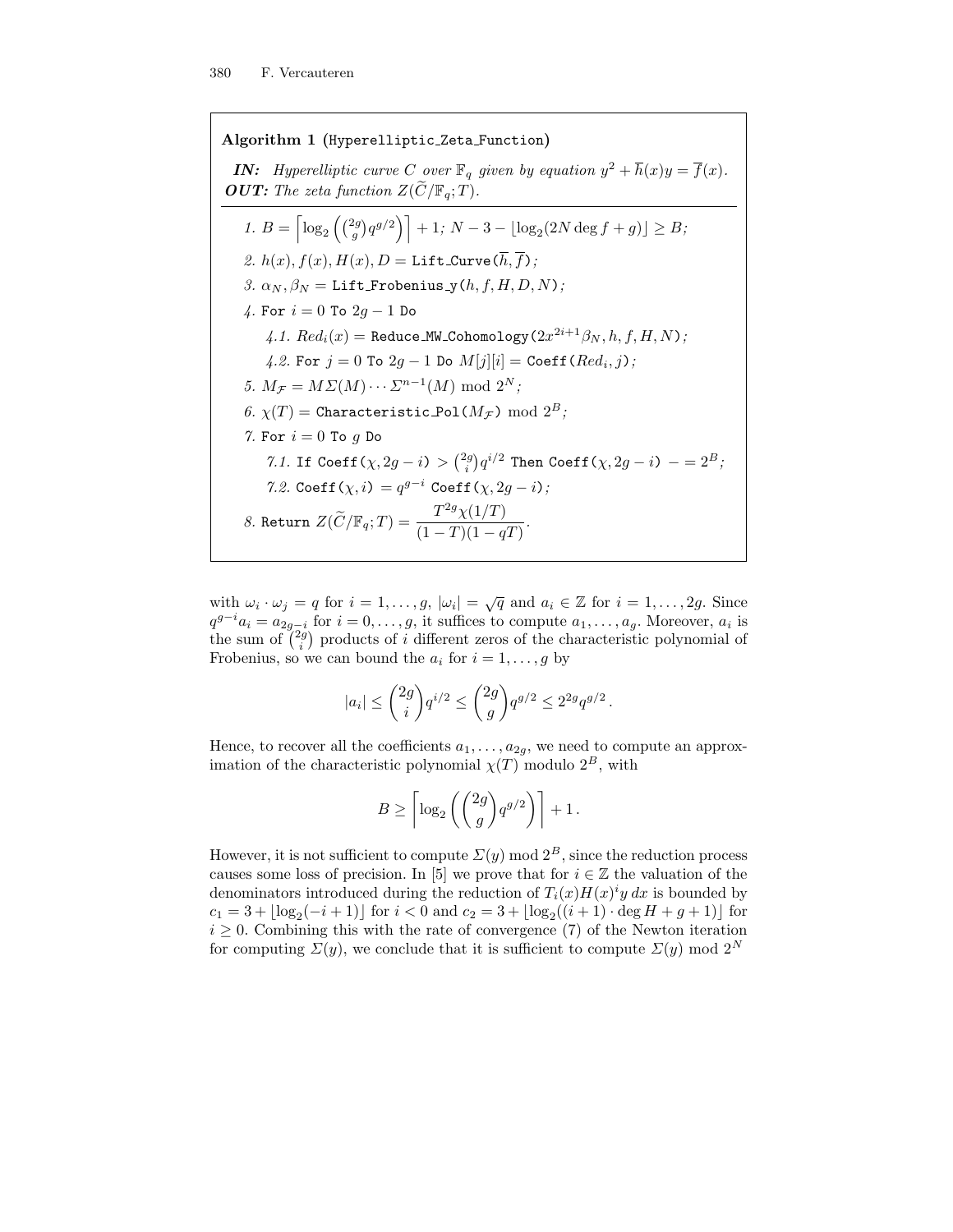Algorithm 2 (Lift Frobenius y) **IN:** Curve  $C: y^2 + h(x)y = f(x)$  over  $K$ , polynomial  $H(x) \in \mathcal{R}[x]$  with  $H|h$  and  $H|f, D \in \mathbb{N}$  such that  $h|H^D$  and precision N. **OUT:** Series  $\alpha_N, \beta_N \in \mathcal{R}[x, H, H^{-1}]$  with  $\Sigma(y) \equiv \alpha_N + \beta_N y \mod 2^N$ . 1.  $B = \left[\log_2 N\right] + 1; T = N; Q_H := H^D$  div h; 2. For  $i = B$  Down To 1 Do  $P[i] = T$ ;  $T = \lceil T/2 \rceil$ ; 3.  $\alpha \equiv f \mod 2$ ;  $\beta \equiv -h \mod 2$ ;  $\gamma = 1$ ;  $\delta = 0$ ; 4. For  $i = 2$  To  $B$  Do 4.1.  $T_A \equiv ((\alpha + \Sigma(h)) \cdot \alpha + \beta^2 \cdot f - \Sigma(f)) \cdot Q_H^2 \cdot H^{-2D} \mod 2^{P[i]};$ 4.2.  $T_B \equiv (2\alpha - h \cdot \beta + \Sigma(h)) \cdot \beta \cdot Q_H^2 \cdot H^{-2D} \text{ mod } 2^{P[i]};$ 4.3.  $D_A \equiv 1 + (\Sigma(h) - h^2 + 2\alpha) \cdot Q_H^2 \cdot H^{-2D} \text{ mod } 2^{P[i-1]};$ 4.4.  $D_B \equiv 2\beta \cdot Q_H^2 \cdot H^{-2D} \text{ mod } 2^{P[i-1]};$ 4.5.  $V_A \equiv D_A \cdot \gamma + D_B \cdot \delta \cdot f - 1 \text{ mod } 2^{P[i-1]}$ ; 4.6.  $V_B \equiv D_A \cdot \delta + D_B \cdot (\gamma - \delta \cdot h) \mod 2^{P[i-1]};$ 4.7.  $\gamma \equiv \gamma - (V_A \cdot \gamma + V_B \cdot \delta \cdot f) \mod 2^{P[i-1]}$ ; 4.8.  $\delta \equiv \delta - (V_A \cdot \delta + V_B \cdot (\gamma - \delta \cdot h)) \mod 2^{P[i-1]};$ 4.9.  $\alpha \equiv \alpha - (T_A \cdot \gamma + T_B \cdot \delta \cdot f) \mod 2^{P[i]}$ ; 4.10.  $\beta \equiv \beta - (T_A \cdot \delta + T_B \cdot (\gamma - \delta \cdot h)) \mod 2^{P[i]}$ ; 5. Return  $\alpha_N = \alpha$ ,  $\beta_N = \beta$ .

where  $N \in \mathbb{N}$  satisfies

$$
N-3 - \lfloor \log_2(2N \deg f + g) \rfloor \ge B.
$$

The function Hyperelliptic Zeta Function given in Algorithm 1 computes the zeta function of a hyperelliptic curve C defined over  $\mathbb{F}_q$  where  $q = 2^n$ . In step 2 we call the subroutine Lift Curve, which first constructs an isomorphic curve such that  $\overline{H}(x) | \overline{h}(x)$  and  $\overline{H}(x) | \overline{f}(x)$  and lifts the curve following the construction described in Section 4. The result of this function is a hyperelliptic curve  $\mathcal{C}: y^2 + h(x)y = f(x)$  over  $\mathcal{R}$  and a polynomial  $H(x)$  such that  $H(x) | h(x)$ ,  $H(x) | f(x)$  and  $h(x) | H(x)^D$ . Since this function is rather straightforward, we have omitted the pseudo-code.

In step 3 we compute  $\Sigma(y)$  mod  $2^N$  using the function Lift Frobenius y given in Algorithm 2. This function implements the Newton iteration (6), but has quadratic, instead of linear, convergence. The parameters  $\alpha_N, \beta_N$  are Laurent series in  $H(x)$ , with coefficients polynomials over  $\mathcal R$  mod  $2^N$  of degree smaller than deg  $H(x) > 0$ . If  $H(x) = 1$ , then  $\alpha_N, \beta_N$  are Laurent series in x.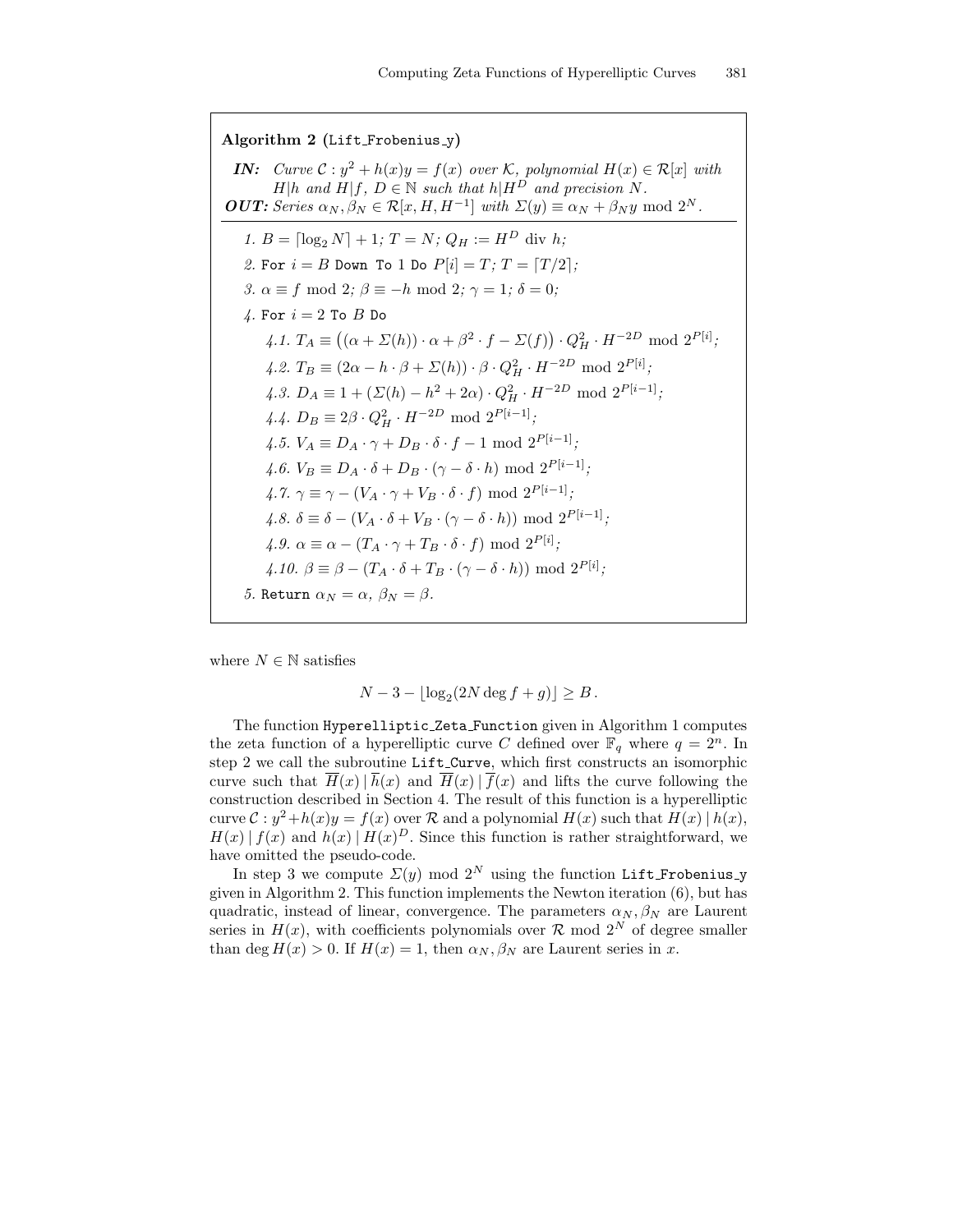Algorithm 3 (Reduce MW Cohomology) **IN:** Series  $G \in \mathcal{R}[x, H, H^{-1}]$ , polynomials  $h, f, H \in \mathcal{R}[x]$  and precision N. **OUT:**  $R \in \mathcal{K}[x]$ , with deg  $R < 2g$  such that  $Ry \, dx \equiv Gy \, dx \, \text{in } H^1(\overline{A}/K)^-$ . 1.  $D_G = \deg G$ ;  $V_G = \text{Valuation}(G)$ ;  $D_T = (D_G + 1) \cdot \deg H$ ;  $T = 0$ ; 2. For  $i = D_G$  Down To 0 Do  $T = T \cdot H + \text{Coeff}(G, i) \mod 2^N$ ; 3. For  $i = D_T$  Down To 2g 3.1.  $P \equiv x^{i-2g} (2f' + h \cdot h') + \frac{i-2g}{3} x^{i-2g-1} (4f + h^2) \mod 2^N;$ 3.2.  $T \equiv T - (\text{Coeff}(T, i) \cdot P) / \text{Coeff}(P, i) \mod 2^N;$ 4.  $Q_f = f$  div  $H$ ;  $Q_h = h$  div  $H$ ;  $P = 0$ ; 5. For  $i = V_G$  To  $-1$ 5.1.  $V \equiv P + \text{Coeff}(G, i) \mod 2^N;$ 5.2.  $P \equiv V$  div H mod  $2^N$ ;  $V \equiv V - P \cdot H$  mod  $2^N$ ; 5.3.  $C, L_A, L_B = \text{XGCD}(V \cdot H, V \cdot Q_f \cdot H', N);$ 5.4.  $P \equiv P + L_A + \frac{L_B \cdot (-iQ_h^2 \cdot H' - 3(2Q_f' + Q_h \cdot h')) - L_B' \cdot (4Q_f + Q_h h)}{6 + 4i} \mod 2^N;$ 6. Return  $R \equiv T + P \mod 2^N$ .

Note that the function Lift Frobenius y is a double Newton iteration:  $\alpha + \beta y$ converges to  $\Sigma(y)$ , whereas  $\gamma + \delta y$  is an approximation of the inverse of the denominator in the Newton iteration.

Once we have determined an approximation of  $\Sigma(y)$ , we compute the action of  $\Sigma$  on the basis of  $H^1(A/K)^-$  as  $2x^{2i+1}\Sigma(y) dx$  for  $i = 0, \ldots, 2g-1$ . In step 4 we reduce these forms with the function Reduce MW Cohomology given in Algorithm 3. Note that this algorithm is based on the reduction formulae given in Section 4. The result of step 4 of Algorithm 1 is an approximation modulo  $2^B$ of the matrix M through which  $\Sigma$  acts on  $H^1(A/K)^-$ . In step 5 we compute its norm  $M_{\mathcal{F}}$  as  $M\Sigma(M)\cdots \Sigma^{n-1}(M)$ . Note that since M is not necessarily defined over  $R$ , we have to compute this product with slightly increased precision to obtain the correct result. In steps 6 and 7 we recover the characteristic polynomial of Frobenius from the first g coefficients of the characteristic polynomial of  $M_{\mathcal{F}}$ . Finally, we return the zeta function of the smooth projective hyperelliptic curve  $C$  birational to  $C$  in Step 8.

The complexity analysis of the algorithm is similar to Kedlaya's algorithm in [14, Section 5], except that in our case the reduction takes  $O(g^{5+\epsilon}n^{3+\epsilon})$  time instead of  $O(g^{4+\epsilon}n^{3+\epsilon})$  time. A detailed complexity analysis can be found in [5], which proves that the zeta function of a genus g hyperelliptic curve  $C$  over a finite field  $\mathbb{F}_q$  with  $q=2^n$  elements, can be computed deterministically in  $O(g^{5+\varepsilon}n^{3+\varepsilon})$ bit operations with space complexity  $O(g^3n^3)$ .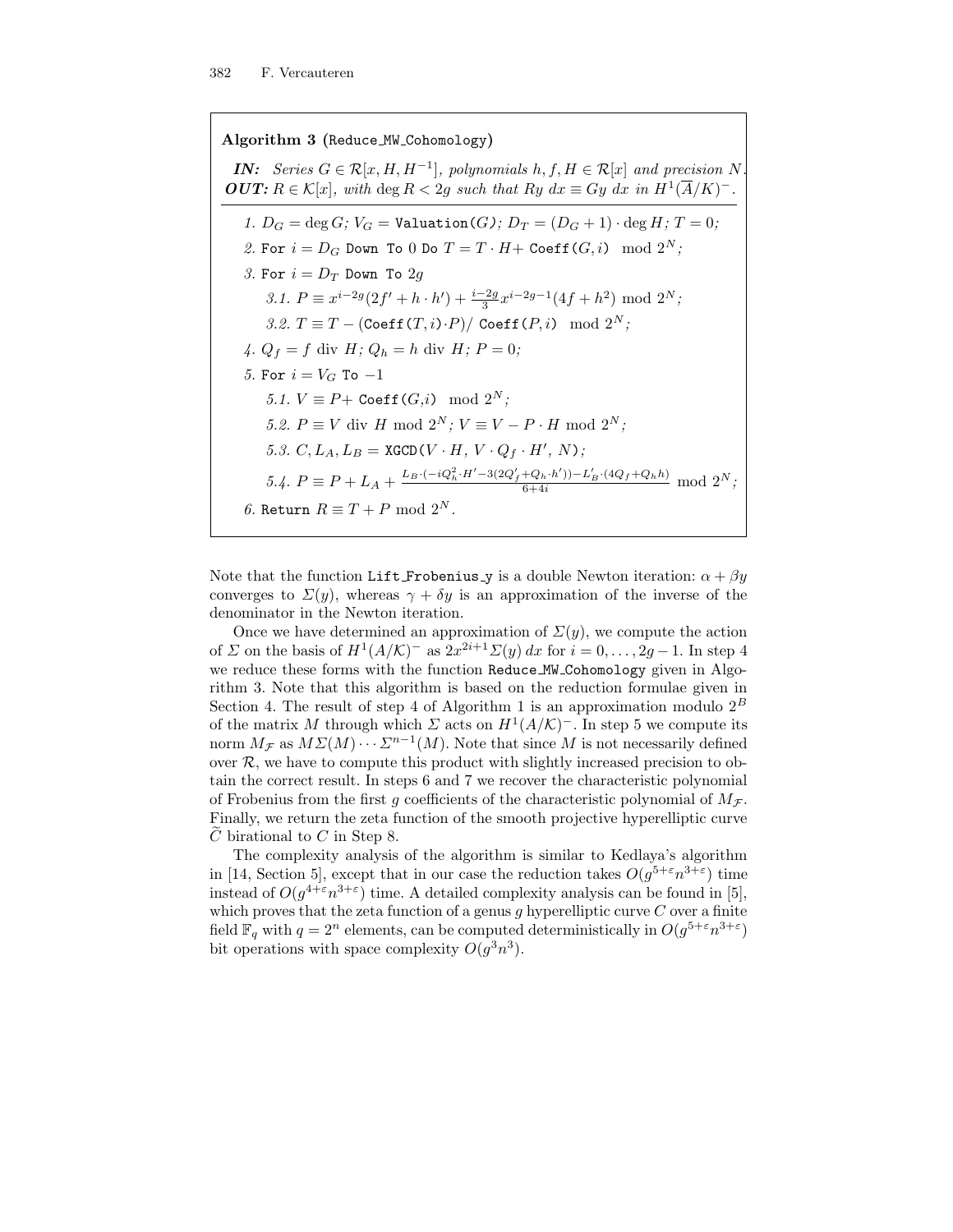## 6 Implementation and Numerical Results

In this section we present running times of an implementation of Algorithm 1 in the C programming language and give some examples of Jacobians of hyperelliptic curves with almost prime group order.

The basic operations on integers modulo  $2^N$  where  $N \leq 256$  were written in assembly language. Elements of  $\mathcal{R}$  mod  $2^N$  are represented as polynomials over  $\mathbb{Z}/(2^N\mathbb{Z})$  modulo a degree *n* irreducible polynomial, which we chose to be either a trinomial or a pentanomial. For multiplication of elements in  $\mathcal{R}_N := \mathcal{R} \mod 2^N$ , polynomials over  $\mathcal{R}_N$  and Laurent series over  $\mathcal{R}_N[x]$  we used Karatsuba's algorithm. In the near future, we plan to implement Toom's algorithm which will lead to a further speed-up of about 50%.

## 6.1 Running Times and Memory Usage

Table 1 contains running times and memory usages of our algorithm for genus 2, 3 and 4 hyperelliptic curves over various finite fields of characteristic 2. These results were obtained on an AMD XP 1700+ processor running Linux Redhat 7.1. Note that the fields are chosen such that  $g \cdot n$ , and therefore the bit size of the group order of the Jacobian, is constant across each row.

Table 1. Running times (s) and memory usage (MB) for genus 2, 3 and 4 hyperelliptic curves over  $\mathbb{F}_{2^n}$ 

| Size of Jacobian | Genus 2 curves |          | Genus 3 curves           |          | Genus 4 curves           |             |
|------------------|----------------|----------|--------------------------|----------|--------------------------|-------------|
| $q \cdot n$      | Time           | Mem (MB) | $\sqrt{\text{Time (s)}}$ | Mem (MB) | $\mathbf{I}$ Time<br>(S) | (MB)<br>Mem |
| 120              | 30             | 4.5      | 38                       | 5.4      | 35                       | 5.2         |
| 144              | 44             | 5.7      | 61                       | 7.3      | 59                       | 7.2         |
| 168              | 71             | 8.6      | 101                      | 11       | 100                      | 11          |
| 192              | 116            | 13       | 143                      | 14       | 139                      | 13          |
| 216              | 170            | 16       | 196                      | 17       | 185                      | 16          |

## 6.2 Hyperelliptic Curve Examples

In this subsection we give two examples of Jacobians of hyperelliptic curves with almost prime group order. The correctness of these results is easily proved by multiplying a random divisor with the given group order and verifying that the result is principal, i.e. is the zero element in the Jacobian  $J_{\widetilde{C}}(\mathbb{F}_q)$ .

It is clear that both curves are non-supersingular: for the genus 2 curve note that  $a_2$  is odd and for the genus 3 curve this is trivial since there are no hyperelliptic supersingular curves of genus 3 in characteristic 2 [31]. Furthermore, both curves withstand the MOV-FR attack [8, 22].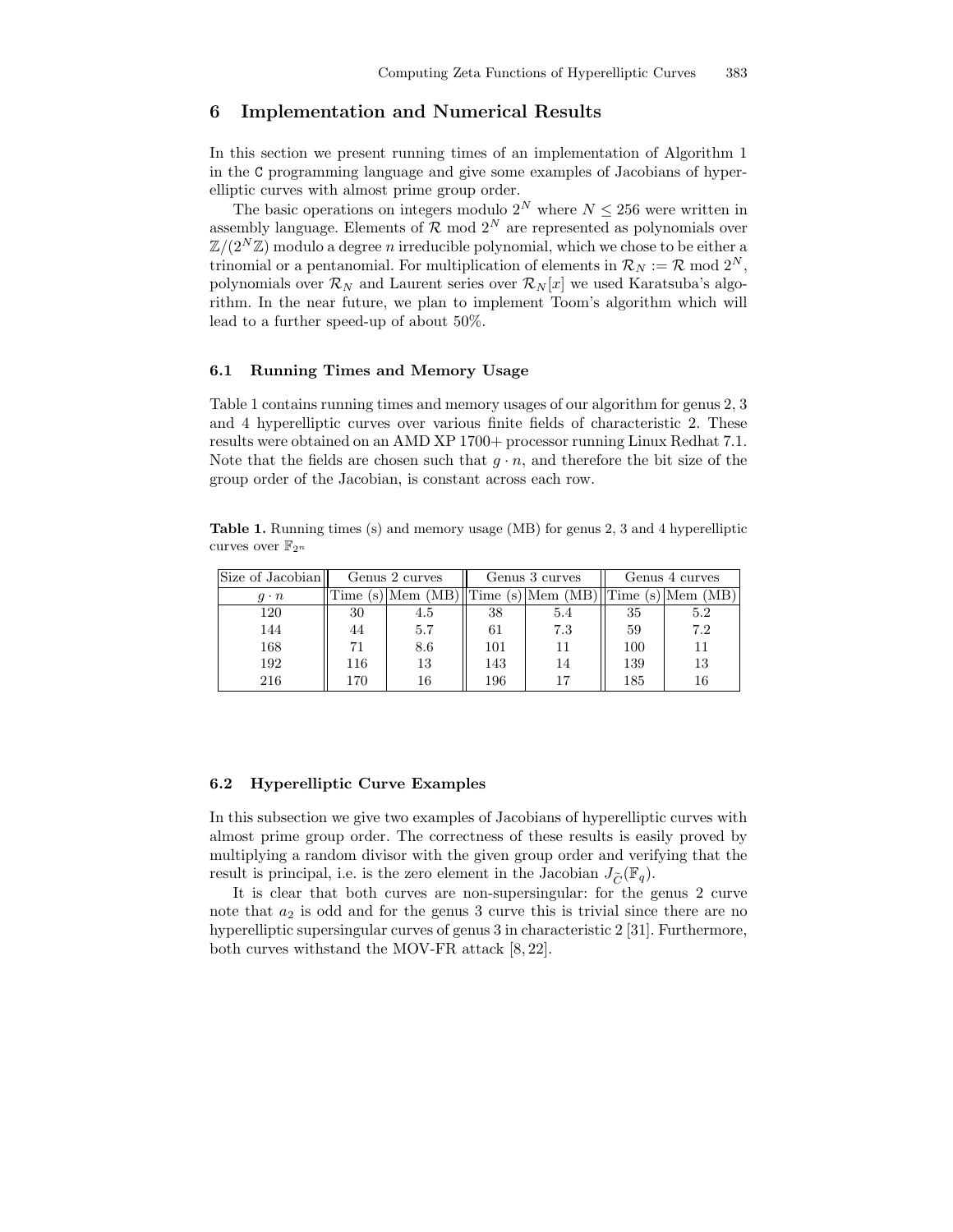## Genus 2 hyperelliptic curve over  $\mathbb{F}_{2^{83}}$

Let  $\mathbb{F}_{2^{83}}$  be defined as  $\mathbb{F}_{2}[t]/\overline{P}(t)$  with  $\overline{P}(t) = t^{83} + t^7 + t^4 + t^2 + 1$  and consider the random hyperelliptic curve  $C_2$  of genus 2 defined by

$$
y^{2} + \left(\sum_{i=0}^{2} h_{i} x^{i}\right) y = x^{5} + \sum_{i=0}^{4} f_{i} x^{i},
$$

where

| $h_0 = 7$ FF29B08993336B479CD2  | $h_1 = 32C101713C722F8FBBC9$   |
|---------------------------------|--------------------------------|
| $h_2 = 553E16B6A3BC6B2432CA8$   |                                |
| $f_0 = 7AD44882CO2B9743CD58B$   | $f_1 = 327254F$ A330B44958262A |
| $f_2 = 204AB23E12828D061AF04$   | $f_3 = 1$ C827250FFDEFF93B43BE |
| $f_4 = 13D80106C0E5571DFD139$ . |                                |

The group order of the Jacobian  $J_{\tilde{C}_2}$  of  $C_2$  over  $\mathbb{F}_{2^{83}}$  is

 $\#J_{\widetilde C_2}=2\cdot 46768052394566313810931349196246034325781246483037\,,$ 

where the last factor is prime. The coefficients  $a_1$  and  $a_2$  of the characteristic polynomial of Frobenius  $\chi(T) = T^4 + a_1 T^3 + a_2 T^2 + a_3 T + a_4$  are given by

 $a_1 = -4669345964042$  and  $a_2 = 18983903513383986646766787$ .

## Genus 3 hyperelliptic curve over  $\mathbb{F}_{2^{59}}$

Let  $\mathbb{F}_{2^{59}}$  be defined as  $\mathbb{F}_{2}[t]/\overline{P}(t)$  with  $\overline{P}(t) = t^{59} + t^7 + t^4 + t^2 + 1$  and consider the random hyperelliptic curve  $C_3$  of genus 3 defined by

$$
y^{2} + \left(\sum_{i=0}^{3} h_{i} x^{i}\right) y = x^{7} + \sum_{i=0}^{6} f_{i} x^{i},
$$

where

| $h_0 = 569121E97EB3821$   | $h_1 = 49F340F25EA38A2$  |
|---------------------------|--------------------------|
| $h_2 = 2$ DE854D48D56154  | $h_3 = 0B6372$ FF7310443 |
| $f_0 = 1104$ FDBEB454C58  | $f_1 = 0C426890E5C7481$  |
| $f_2 = 34967E2EB7D50C3$   | $f_3 = 1$ F1728AA28C616C |
| $f_4 = 1AE177BFE49826A$   | $f_5 = 3895A0E400F7D18$  |
| $f_6 = 6DF634A1E2BFABE$ . |                          |

The group order of the Jacobian  $J_{\tilde{C}_3}$  of  $C_3$  over  $\mathbb{F}_{2^{59}}$  is

 $\#J_{\widetilde C_3}=2\cdot 95780971407243394633762332360123160334059170481903949\,,$ 

where the last factor is prime. The coefficients  $a_1, a_2$  and  $a_3$  of the characteristic polynomial of Frobenius  $\chi(T) = T^6 + a_1 T^5 + a_2 T^4 + a_3 T^3 + a_4 T^2 + a_5 T + a_6$ are given by

> $a_1 = 620663068,$  $a_2 = 848092512078818380,$  $a_3 = 341008017371409573053936945$ .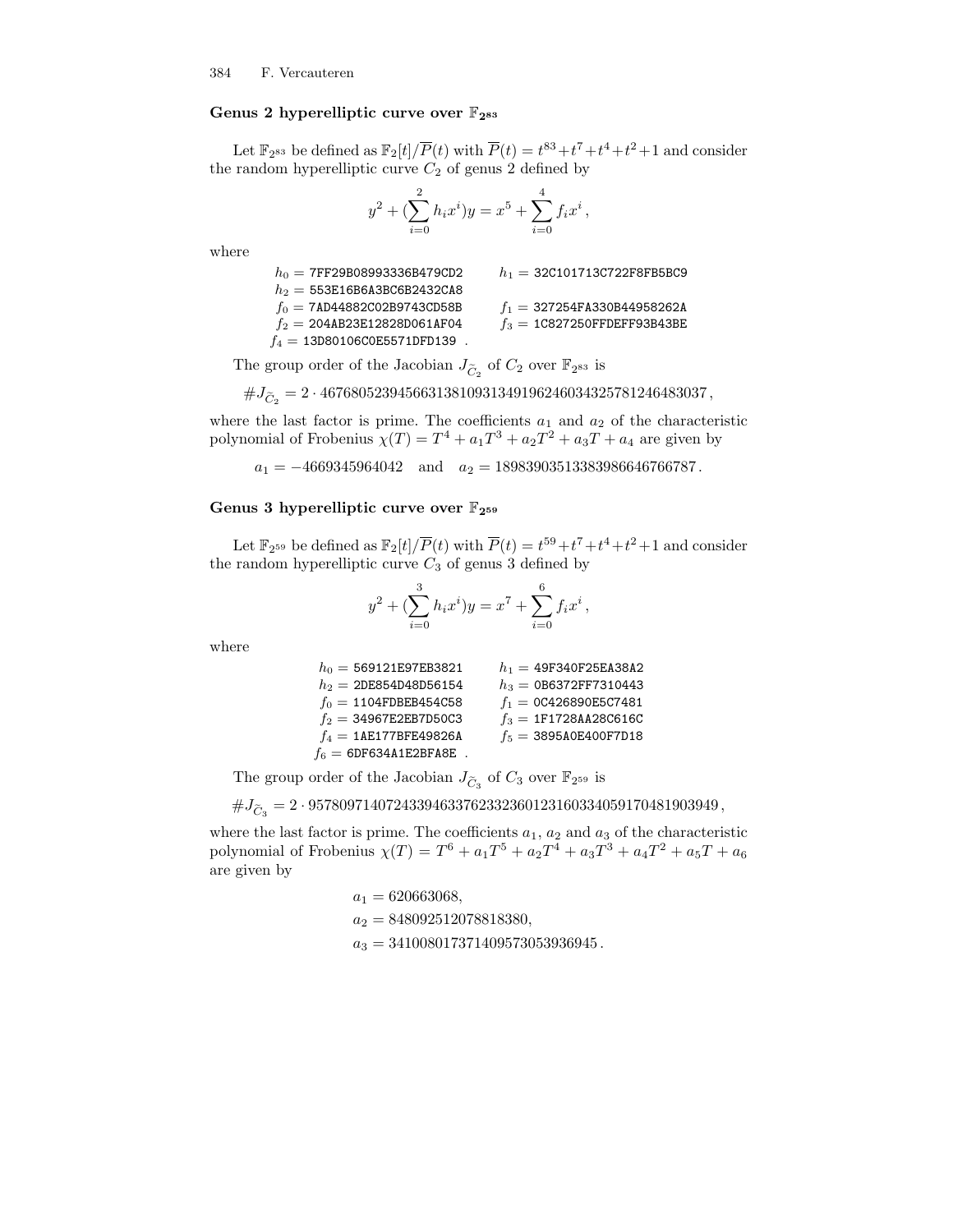# 7 Conclusion

We have presented an extension of Kedlaya's algorithm for computing the zeta function of an arbitrary hyperelliptic curve C over a finite field  $\mathbb{F}_q$  of characteristic 2. As a byproduct we obtain the group order of the Jacobian  $J_{\widetilde{C}}(\mathbb{F}_q)$ associated to C which forms the basis of the cryptographic schemes based on hyperelliptic curves. The resulting algorithm runs in  $O(g^{5+\epsilon}n^{3+\epsilon})$  bit operations and needs  $O(g^3n^3)$  storage space for a genus g hyperelliptic curve over  $\mathbb{F}_{2^n}$ . A first implementation of this algorithm in the C programming language shows that cryptographical sizes are now feasible for any genus g. Computing the order of a 160-bit Jacobian of a hyperelliptic curve of genus 2, 3 or 4 takes less than 100 seconds. In the near future we plan to use the formalism of Monsky-Washnitzer cohomology as a basis for computing the zeta function of any non-singular affine curve over finite fields of small characteristic.

## References

- 1. S. Arita. Algorithms for computations in Jacobians of  $C_{ab}$  curve and their application to discrete-log-based public key cryptosystems. In Proceedings of Conference on The Mathematics of Public Key Cryptography, Toronto, June 12-17 1999.
- 2. A.O.L. Atkin. The number of points on an elliptic curve modulo a prime. Series of e-mails to the NMBRTHRY mailing list, 1992.
- 3. I.F. Blake, G. Seroussi, and N.P. Smart. Elliptic curves in cryptography. London Mathematical Society Lecture Note Series. 265. Cambridge University Press., 1999.
- 4. J. Denef and F. Vercauteren. An extension of Kedlaya's algorithm to Artin-Schreier curves in characteristic 2. Algorithmic number theory. 5th international symposium. ANTS-V, 2002.
- 5. J. Denef and F. Vercauteren. An extension of Kedlaya's algorithm to hyperelliptic curves in characteristic 2. Preprint, 2002.
- 6. N. Elkies. Elliptic and modular curves over finite fields and related computational issues. Computational Perspectives on Number Theory, pages 21–76, 1998.
- 7. M. Fouquet, P. Gaudry, and R. Harley. On Satoh's algorithm and its implementation. J. Ramanujan Math. Soc., 15:281–318, 2000.
- 8. G. Frey and H.-G. Rück. A remark concerning  $m$ -divisibility and the discrete logarithm in the divisor class group of curves. Math. Comp., 62(206):865-874, April 1994.
- 9. W. Fulton. Algebraic curves. Math. Lec. Note Series. W.A. Benjamin Inc., 1969.
- 10. S. Galbraith, S. Paulus, and N. Smart. Arithmetic on superelliptic curves. Math. Comp., 71(237):393–405, 2002.
- 11. P. Gaudry and N. Gürel. An extension of Kedlaya's algorithm for counting points on superelliptic curves. In Advances in Cryptology - ASIACRYPT 2001, volume 2248 of Lecture Notes in Computer Science, pages 480–494, 2001.
- 12. P. Gaudry and R. Harley. Counting points on hyperelliptic curves over finite fields. In Wieb Bosma, editor, Algorithmic number theory. 4th international symposium. ANTS-IV, volume 1838 of Lecture Notes in Computer Science, pages 313–332, 2000.
- 13. R. Hartshorne. Algebraic geometry. Number 52 in Graduate Texts in Mathematics. Springer-Verlag, 1997.